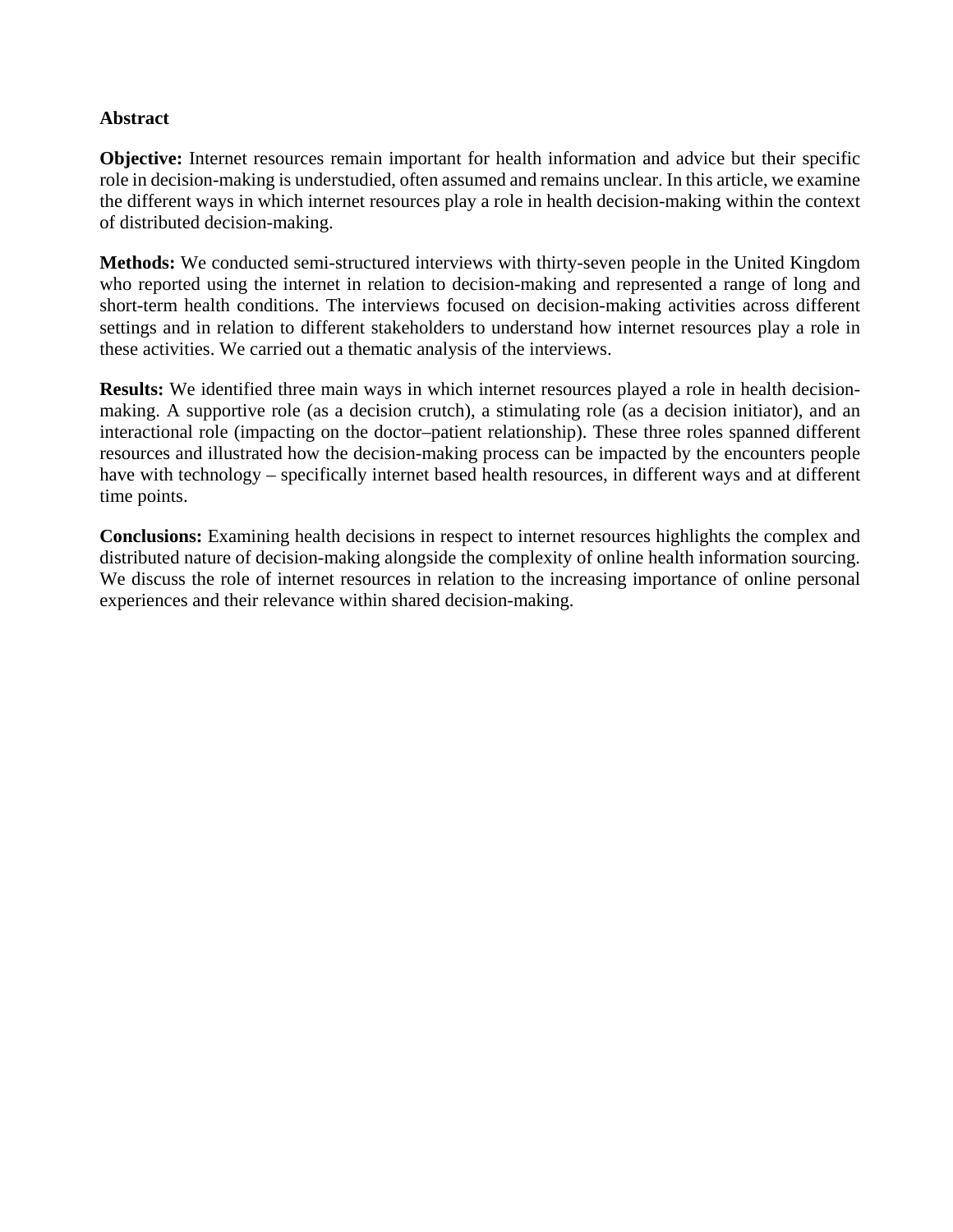## **Introduction**

Patient involvement in health decisions is widely regarded as a marker for quality healthcare [1]. The accessible nature of the internet and the proliferation of social media and peer resources have afforded users with the opportunity to find and share experiential and anecdotal knowledge surrounding health and wellbeing [2]. This collaborative knowledge building means that patients have access to information about a variety of health decisions [3], and this information can be used to prepare for, or to complement healthcare appointments [4].

Greater patient involvement has been shown to lead to better decision-making outcomes [5]. Patients are able to ask more questions [6], and are better equipped to collaborate with a healthcare professional around health information [7]. Alongside this increased level of patient involvement, we are seeing healthcare professionals taking an increasingly flexible approach to interactions with patients. Together these changes epitomize a shift from the traditional paternalistic healthcare model whereby patients complied with health professionals' recommendations, to one of mutual participation and shared health decision-making [7-9]. Here decisions are made in a collaborative way, and the concerns and contexts of individuals and their families play a key role. A central tenant of shared decision-making is having access to the information necessary to engage in discussion of options and preferences. Traditionally, shared decision-making has been understood and studied within the context of the consultation room [10]. In such cases, patients are typically involved in decisions about treatment options and engage in one-off dyadic encounters with their healthcare professionals. Decision-making activities however are more complex and varied, and rather than occurring in discrete, single encounters are likely to be shaped over time through exposure to and reflection on a range of encounters with resources. Different resources (informational and supportive) present in different ways and at different time points for people making decisions. Internet resources for health information and advice can be viewed within this more distributed notion of decision-making.

With 72% of US users and 75% of UK users typically searching online for illness, treatment, and medical procedure advice [11, 12], the internet has been hailed a catalyst for patient power [13]. The asynchronicity and privacy afforded by the online environment enables discussion of sensitive topics and provides geographically and socially isolated individuals with the opportunity to participate in health talk [14]. When faced with a health concern, people are motivated to self-diagnose and source more information about the illness [15]. This information may include traditional factual or statistical online information sources, as well as the lived experiences of others [16, 17]. Information based on personal experiences is popular, and conveys social and emotional information regarding the processes and outcomes of decisions that help identify decisions to be made and the available alternatives [1].

The literature on the internet and health decision-making suggests that a range of web-based resources can be useful in supporting decision-making processes [18], and influencing final decisions [19]. Online support groups and curated peer resources support increased confidence and empowerment around decision-making [20], offer opportunities to identify options [16], are relied upon to help inform treatment choices [21, 22], and allow people to reflect on decisions already made (blind for review). Hypothetical decision-making tasks also confirm the benefits of providing people with narratives to aid their understanding of treatment experiences and fuel additional information seeking behaviors [23]. In reality, people are likely to be exposed to both fact based and patient experiences style information [24] and will make use of both in different ways. Using factual information, for example,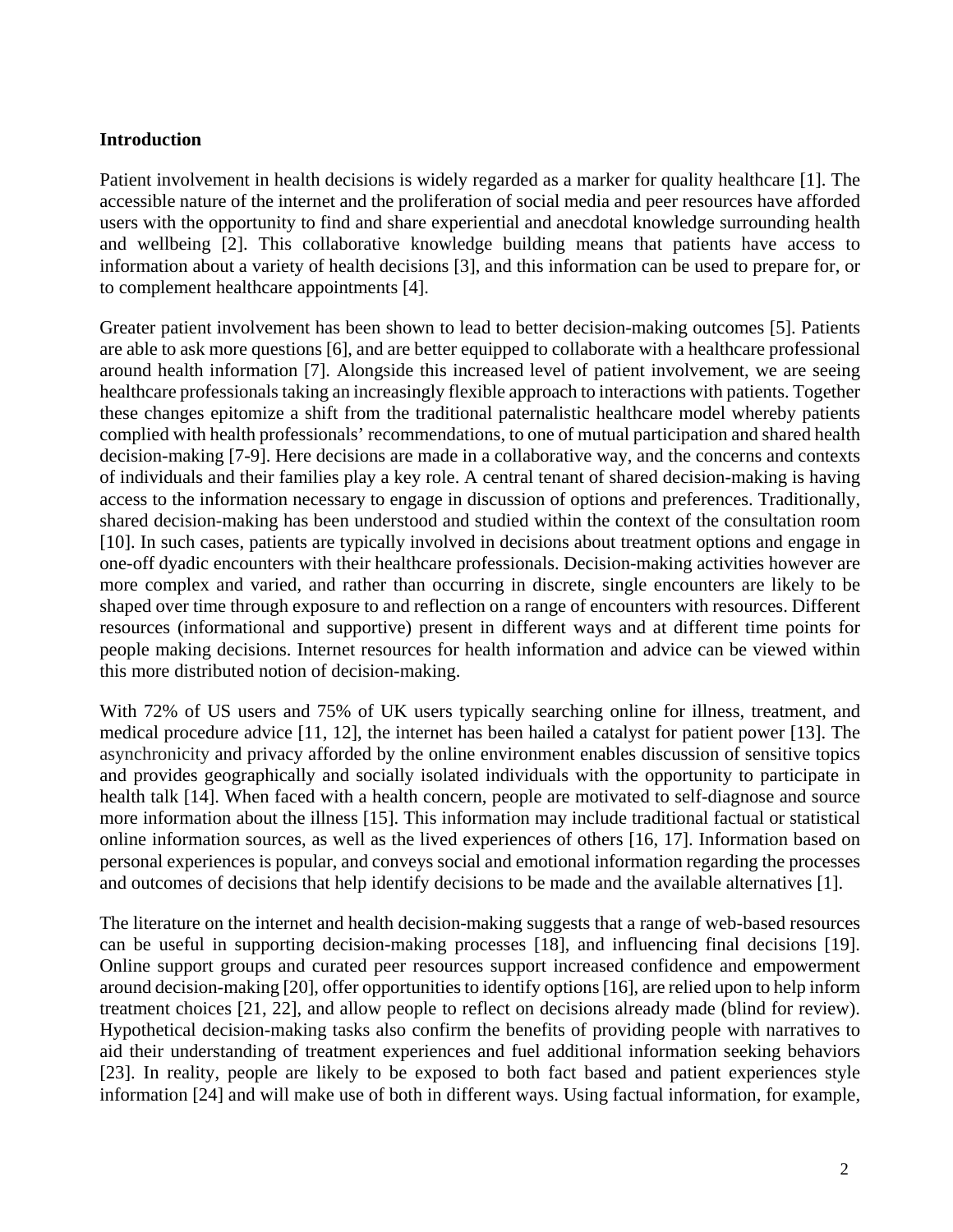to underpin certain decisions and personal experiences to add contextual and experiential detail to weigh up different options [1].

While this existing body of work seeks to differentiate between types of information or type of website or platform on decision making activities, our article adds to the literature on decision-making in health by taking a broader, more holistic approach to the context of decision-making. We do not target specific decisions (or activities) nor individual health conditions. Instead, we aim to examine the role of internet resources within the lens of distributed decision making. This concept captures the notion that decisions are shaped over time through knowledge and encounters, and extend beyond the consultation room. Decisions are unlikely to be discrete events but are ongoing and revisited over time. This will vary depending on the nature of the health condition and thus lead to differences in timescales, additional resources and supporting characters (health professionals, family and friends) [26]. Rapley's ideas are in no way prescriptive but simply allow attention to be focused on the varied and integrated ways in which internet resources may play a role in decision-making around health. Taking this approach to understanding the role of internet resources is novel and builds upon Rapley's concept of multiple sources of knowledge. This means that we can contextualize the role of internet resources more realistically across time, across stakeholders and where appropriate beyond single doctor-patient encounters.

In taking this approach we sought to capture the extent to which individuals recognized and valued internet resources in this context. We consciously use the term 'internet resources' in this study to capture places that people use for information, advice, interest and support. These places may be actively sought or simply encountered whilst online and in using this term our intention here was twofold: Firstly, to recognize that online health information sourcing is complicated [25]. Indeed, information seekers often conflate, simplify, forget or are untroubled by the specific source of the information online. This can lead to a range of different source attributions spanning a range of levels of specificity of which a commonly accepted and understand term is 'the internet' even if often misrepresented from a technical standpoint. Secondly, to avoid unintentionally leading participants to talk solely about a specific site or social media platform or to feel inhibited from discussing more than one source of information or refraining from discussing a site that was perceived to be of poor quality or if participants had simply forgotten the name(s) of the sites(s). Finally, avoiding specific sites and platforms avoids implying value judgements or restrictions around what is deemed 'information' versus 'support' or 'advice', and allows us to consider the role of internet resources (both factual and experiential) across health decision-making.

Opening out decision-making to a range of health conditions (both long and short term) allows us to identify the more fundamental and broad ways in which internet resources can be impactful upon decision-making free from any specific factors and constraints imposed by a particular condition or type of decision. In fact, we allow people to report their own experiences and meanings of decisionmaking and how internet resources related to that. Furthermore, we examine the whole context in which the decision-making took place and take a distributed decision-making approach to see how internet resources played a role within those spaces, over time and in relation to other key stakeholders.

#### **Materials and Methods**

#### **Sample and recruitment**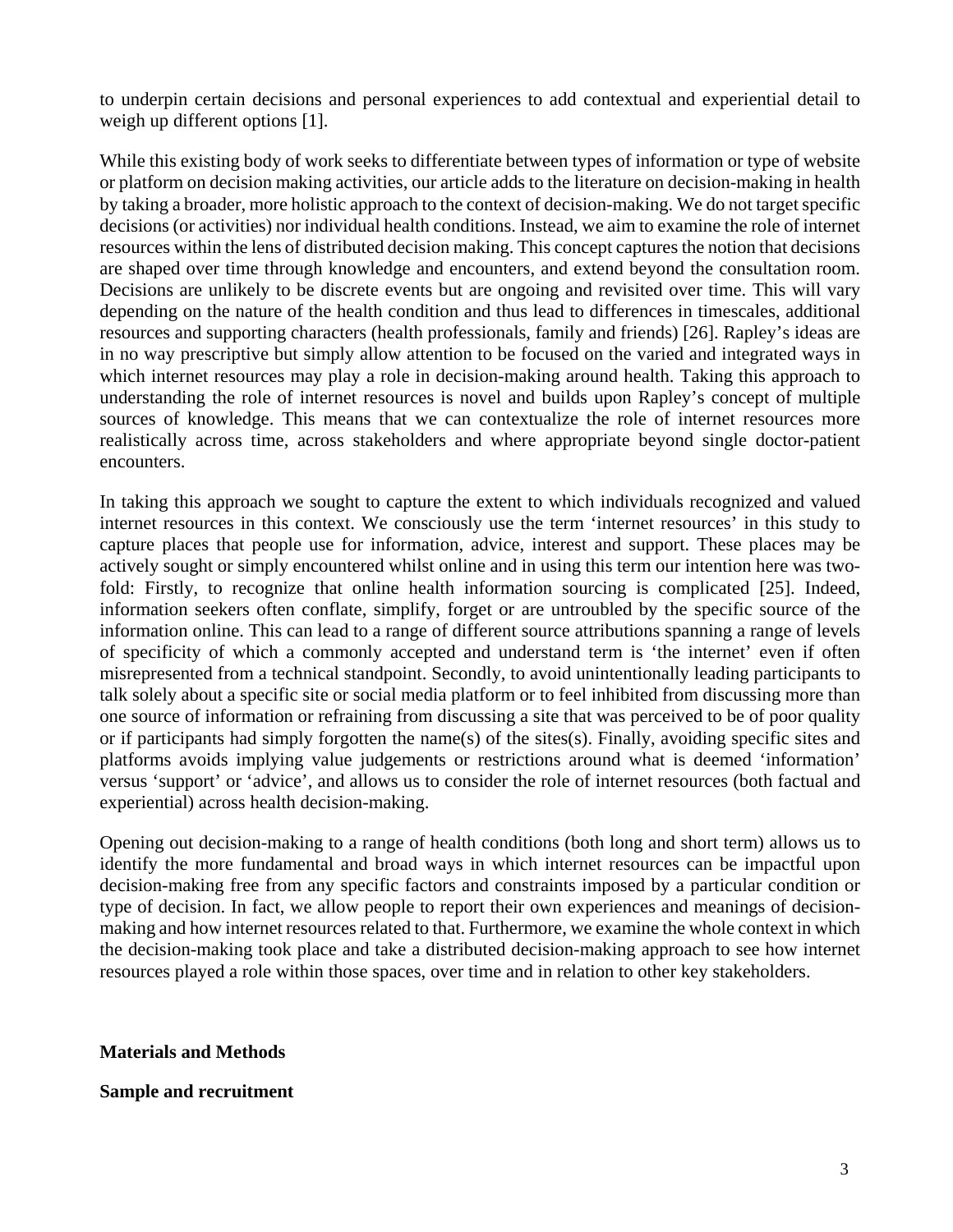This study received ethical approval from (blind for review Ethics Committee). We conducted semistructured interviews between 05/02/2016 and 17/10/2016 with people who self-reported their use of the internet in health decision-making. Participants were recruited using email distribution lists, social media, and poster advertisements across the University campus and local town center coffee shops.

# **Data collection**

Participants received a full description of the study information, and provided informed written consent before taking part. Prior to interviews, participants completed a "health paragraph" detailing their use of the internet in relation to the health issue. This helped confirm participant eligibility but was primarily used to develop contextual detail for the interviews.

With the exception of one Skype call, all interviews were conducted face to face by LGB a researcher with experience of qualitative interviews and a background in health psychology. The semi-structured interviews lasted between 20-60 minutes, were conducted at the University, and centered on an interview guide developed by the authors. The interview guide began by exploring the health condition described in the participant's written health paragraph. Questions covered participants' experiences of their health condition or issue, their contact, if relevant, with healthcare professionals and their search and selection of health related information on the internet. Participants were asked to describe the decisions they had faced in relation to this health issue and to think about the information and the other people they had used to support this decision-making. We specifically used the term 'internet' when talking to participants so as not to lead towards specific websites, social media platforms or forums. The guide was used flexibly, with questions being omitted, added, adapted and elaborated according to each participant's response to ensure participants' experiences shaped the content and direction of the interview. All interviews were audio recorded and transcribed verbatim and pseudonyms applied to the data.

# **Data analysis**

Both authors began by reading and re-reading the transcripts. We then identified passages in which participants discussed their use of the internet in relation to decision-making. These passages occurred in a number of different places throughout the transcripts. Firstly, we were able to identify a number of extracts in which participants provided an account of their health decision making describing the ways in which they engaged with online resources as part of that process. This was typically in response to a direct question about the role of the internet in health decision making. Secondly, we were mindful of the fact that some participants' accounts of decision-making actually emerged through their discussion of their encounters with healthcare professionals or through a detailed discussion of their internet use and habits. Some of these discussions began more broadly and covered issues of interest but not directly relevant to the study's focus for example changes in the nature and volume of health web resources available, or difficulty in making appointments. We therefore focused on those further instances in which talk of the internet emerged in relation to their decision-making.

For both cases, we examined the extracts taking careful note of the position of internet resources in relation to the decision-making activity. We noted, for example, whether the internet use appeared to precede or follow discussion of the decision and documented the reported internet activity i.e. to seek or verify information or to ask for opinions or advice. We sought to situate the internet activity in relation to other resources and stakeholders and asked what decisions are being described and what value or significance is assigned to internet resources in relation to the decision-making process. We were careful not to make assumptions about the positive or negative role of internet resources and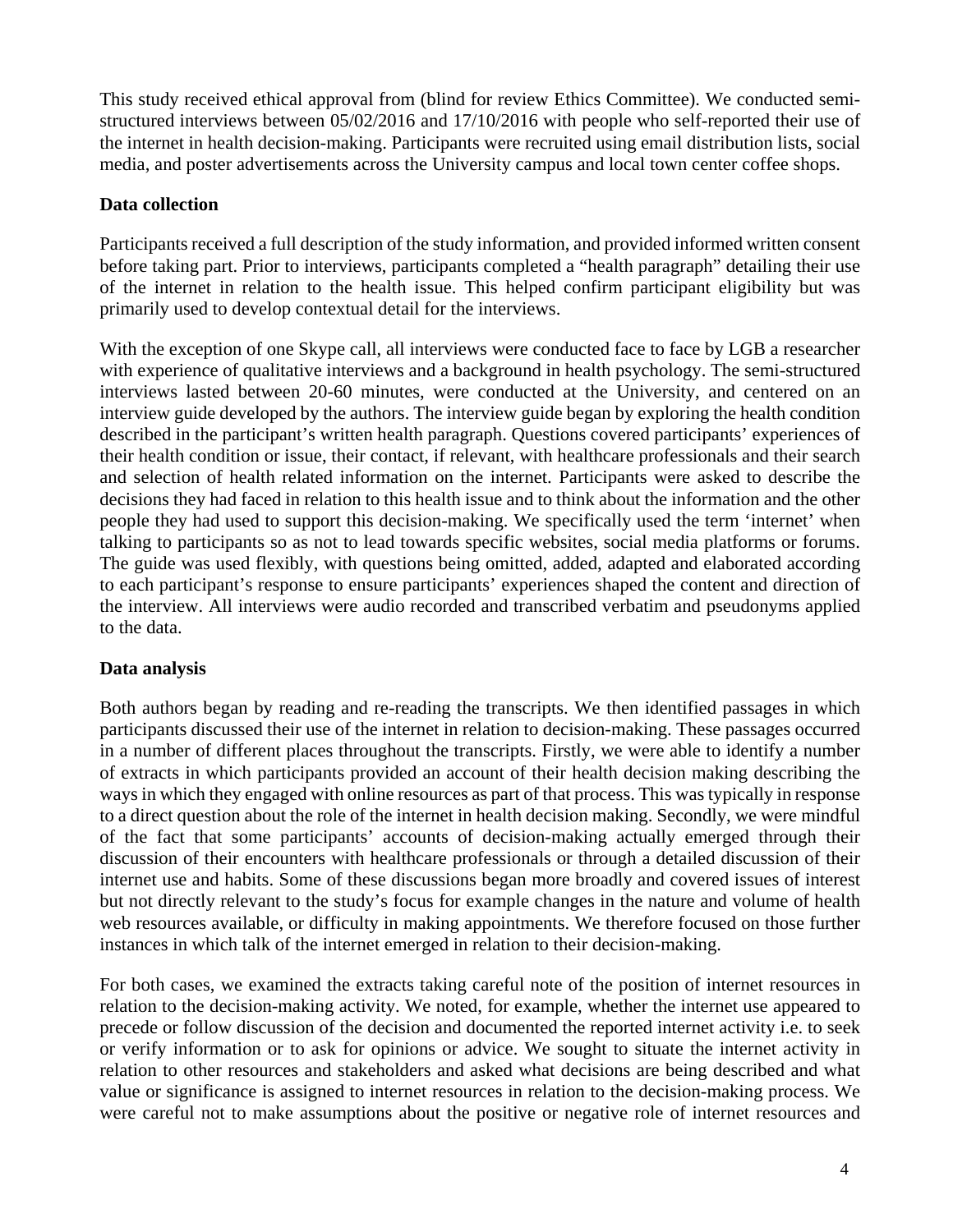noted that accounts often explicitly rejected or refuted the direct role of the internet in decision-making. We also took a broad perspective on decision activities as described by participants. We began by grouping extracts around time points, decision activity and stakeholders. We then looked across these groupings for constructs that captured the way in which internet resources played a role in decisionmaking. We were then able to group examples together under three main headings that noted the importance of i) the supportive role of internet resources ii) the stimulating role of internet resources and iii) the interactional role of internet resources. Recruitment ended when data saturation was achieved and no further roles were determined from the analysis.

# **Results**

A total of 29 females and 8 males (age range 18-66 years, mean 29.10 years, SD = 12.16) participated in the study with all but one residing in the North East of England. Fifteen of the volunteers (2 males) (age 18– 66 years, mean 33.53 years,  $SD = 14.61$ ) had self-reported long-term or chronic health conditions (LTHC; see Table 1 for details) and the remaining 22 volunteers (6 males) (age range 18- 50 years, mean 25.75 years,  $SD = 9.14$ ) had experience of a number of short-term health concerns (STHC) including, upper respiratory tract infections, cystitis, and muscular pains.

Most participants began by describing their health condition or the issue of concern and their perspectives on the decisions it generated. They talked about their use of the internet with respect to the health condition, the sites they had visited, and their interactions with healthcare professionals. They talked about their perspectives of the process of using the internet in relation to their health decision-making and finally reflected on their overall satisfaction with their decisions. Rapley [10] asserts that decision-making is never just a solo, cognitive activity but is instead distributed over a range of people and that the process of decision-making is 'initiated, sustained and transformed' over a range of encounters with both people and technologies. In this article, we pay close attention to the encounters people have with technology – specifically web based health resources, in order to understand the way they shape decision-making. We examine how those encounters inform decisionmaking activities and their relation to healthcare professionals.

## **Decision activities**

Participants engaged with a wide range of activities related to decision-making. Many of these were extremely tangible and straightforward and others less so and often difficult to describe. Participants sometimes had difficulty articulating the decision and often found it difficult to pinpoint the point or points in the process where decisions had been made. Allowing people to define and describe the way in which they used the internet in relation to their health highlighted a number of self-reported decision activities. People described straightforward decisions around treatment but also decisions about testing, changes to medication, and alternative products. Decisions around the acceptance of health status and identity were also discussed.

## **Internet resources and their role in decision-making**

We identified three main ways in which internet resources provided support to health decision-making. These three forms of resource provided succor to the decision-making process in different ways and at different time points and in some participants' accounts more than one of these resource types was present. The overarching aim here was to note the main ways in which internet resources played a role for people at specific points in their own decision activities. Examining these three roles: supportive role, stimulating role and interactional role, allowed us to see the differences and indeed the tensions around the way people describe their relationship with the internet in this context.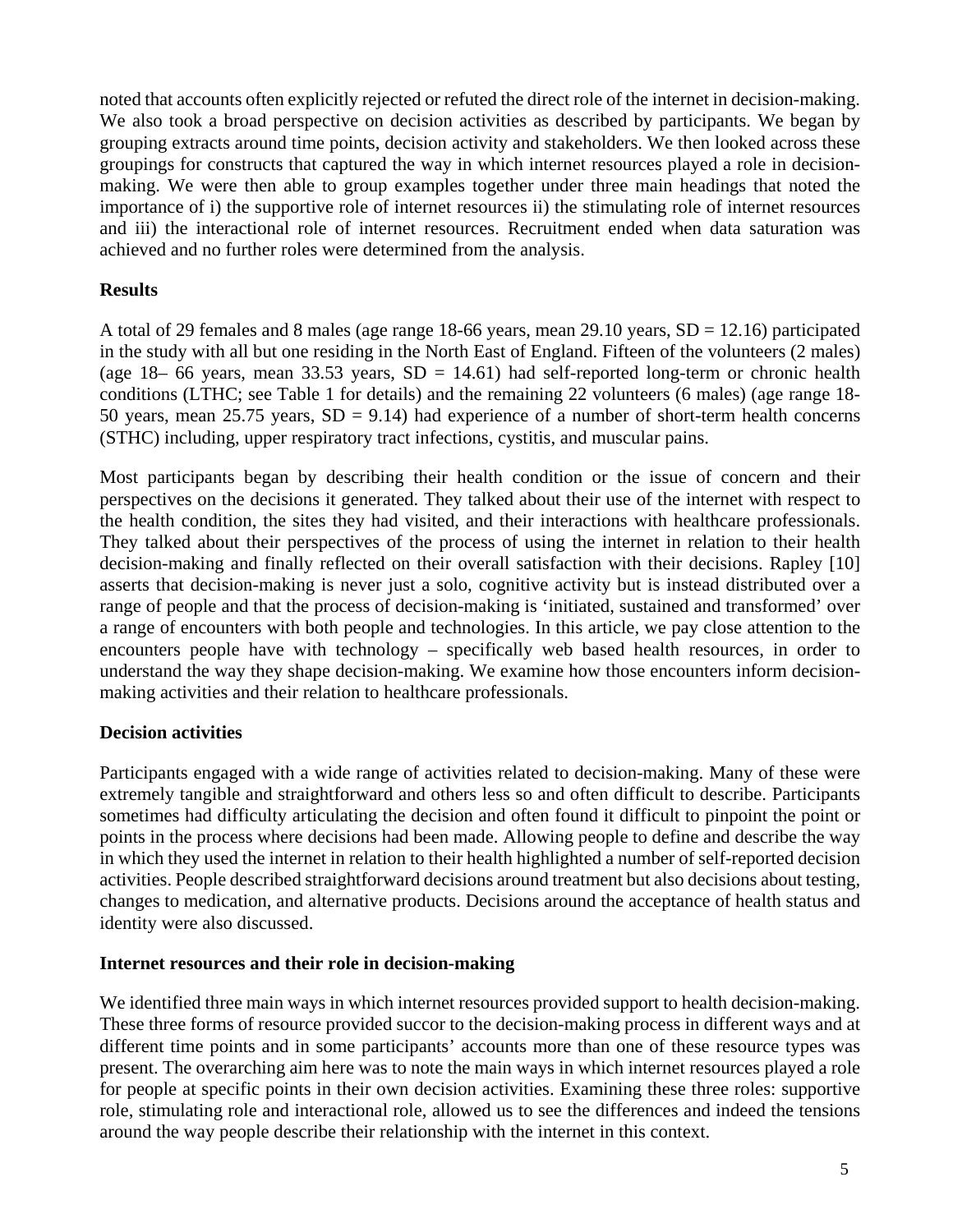#### **A supportive role: provides a crutch for decision-making**

For some participants, it was clear that internet resources were always involved to some extent in decision-making although these resources were not the starting point for the decision nor were they the primary source of knowledge. The decision may have started elsewhere, for example, in the presence of the healthcare professional. At a later point, away from that setting and often involving other stakeholders such as family or partner, internet resources then provide support to a decision that has often been formed or even undertaken elsewhere. In these cases, the supportive role of internet resources acted as a form of crutch, an aid to decision-making rather than being instrumental to decision-making. The resources are used alongside the decision-making process and support decisions made already. In this way, internet resources provide a reality check, they offers information to support the process of decision-making and experiential information to aid understanding of the experience of making the decision and the consequences. In discussions of this kind, internet resources and the decision seem quite separate in many ways, or at least operate in parallel. In some cases, the internet is rejected explicitly from being directly involved in the decision-making (as in the quote from Jodie) "regardless of what it said"

Jodie, LTHC: Started looking up the test [Down's Syndrome Test] that they do from that point on to try and find out what it involved erm, so, I think I first went to like the NHS' pages itself and that, that was quite comprehensive then they had links to like external organizations that were talking about this test so, erm, it's like an invasive test so they have to stab you with a big needle so we were quite apprehensive about risk and things so that, that was kinda the stuff we were researching so not what the test involved but the risk factor and trying to weigh up whether it was worth having the test, so spent a lot of time looking online and then just decided that regardless of what it said on the internet we'd probably want to know either way, so went ahead with that… for serious stuff like having the genetic testing worrying about risk factors I was looking at NHS and their affiliated websites, but I spent quite a lot of time looking at forums of people who'd already had the test... find out how hideous it was how painful it was, or so not necessarily to help me make a decision to have it or not, but the kind of less credible websites I was using as like a secondary resource to find out about the experience of others… Yeah so I wasn't kind of taking anybody's advice on board and thinking right they've had it done so I should, it was more you know there's a bunch of women that said it isn't that bad so it makes it more easy to make the decision…

Here, Jodie recalls her use of two different kinds of internet resource in providing support to her decision making. The first sees the participant refer to the NHS pages as a way of gauging the facts about the test. Here, there is a clear focus on the risk associated with the procedure and we hear that the participant and her husband were trying to weigh up the potential risks of the tests (this appears to be a process occurring alongside or parallel to the internet use itself). In fact, the internet as a resource for this part of the decision-making process is explicitly rejected and the decision occurred in spite of any information found online. Jodie also refers to her use of online forums and makes clear that reading other people's accounts is not necessarily connected to decision-making directly but does make the decision-making process easier. In this example, the couple have made the decision already but hearing from other women about their actual experiences of the procedure supports the process, and helps the couple feel comfortable with the decision they have made.

This example highlights the distributed nature of decision-making. The role of internet resources is to provide a support to a decision that was undertaken at a different time and place in the presence of the healthcare professional. The support comes through using more than one website or platform and again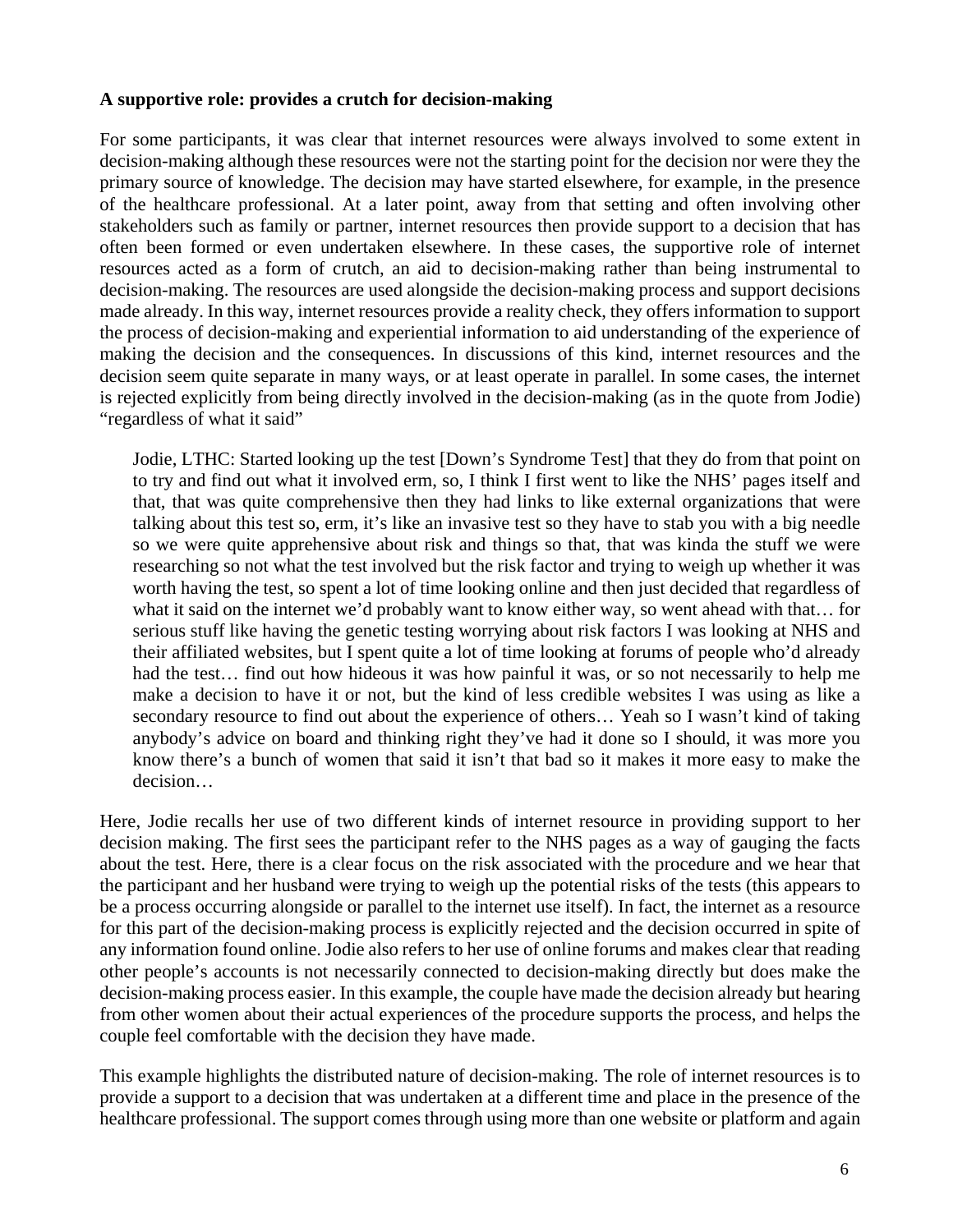that distributed nature is captured in the language of the participant as they variously refer to their use of internet resources as "looking up, NHS pages, external organisations, the internet, looking online, affiliated websites, forums, less credible websites." Taken as a whole, the role of these internet resources was to provide support to a decision already made.

This sense that internet resources act as a crutch to support decision making was also described by participants in relation to their health decision-making more generally. Again, even without identifying a particular decision there was a feeling that internet resources provided support around the decisionmaking process as a whole rather than having a direct influence on the decision itself. This can be seen in the quotes below where internet resources are roundly described in a positive, almost soothing manner by Amy and by Jake who initially describes the online experiences as forming his decision but then corrects himself to report that experiences help 'support' decisions.

Jake, LTHC: So that's why when I do look at their experiences it does form me decision it just kind of like no, helps support it if that makes sense? …

Amy, LTHC: I think online searching makes my decision-making more easier and it relaxes me because otherwise if I didn't know what would happen I would worry because my family is not here and I only have a few friends here, if I feel alone I would worry definitely.

## **A stimulating role: initiates decision-making**

In the second category, internet resources play a more active role in decision-making. Here, participants actively use internet resources to look for information in order to initiate decision-making or through their online engagement come to realise that there is a decision to be made. The role of the healthcare professional varies in relation to this process. Sometimes they appear as a central character, one that is incorporated into the decision-making process, and other times appear almost irrelevant – someone who will simply be 'told' the result of the decision. In all these cases, the participant themselves uses the internet resources to initiate the decision process rather than it being something that is driven by the healthcare professional. In this way the importance of the distributed across time is apparent. Encounters with healthcare professionals may not trigger decision-making but later engagement with internet resources may do so. Alternatively, decisions made previously with the healthcare professional can be updated and transformed over time after encounters with different stakeholders and internet resources.

So in the first example, (Emily) we observe the contrast between the various stakeholders in the decision-making process; the calm midwife (who does not seem to have initiated decision-making, at least not explicitly) versus the girls with lots of information on Facebook. This is followed by Emily explicitly linking the online information to the decision to return to the midwife and ask for the blood test. Interestingly, the midwife acts to sustain the decision about the blood test, despite it not being a decision she initiated.

Emily, LTHC: So when the midwife told me about that [the potential for complications arising from the participant's blood type] she seemed very calm and you know all that kinda stuff, but when I asked the girls on the Facebook group they were like, they told me a lot more than she did and it was from their information I went back to my midwife and say well look I've found out this kind of information so can we progress with having my partners blood tested, what blood type he is then we'll progress from there… so the minute I knew I could have \*\*\*\*\* tested and I said that to her she could almost, she was in agreement with me from the minute that I mentioned it. You know whilst I don't think if I didn't know about that blood test then she probably wouldn't have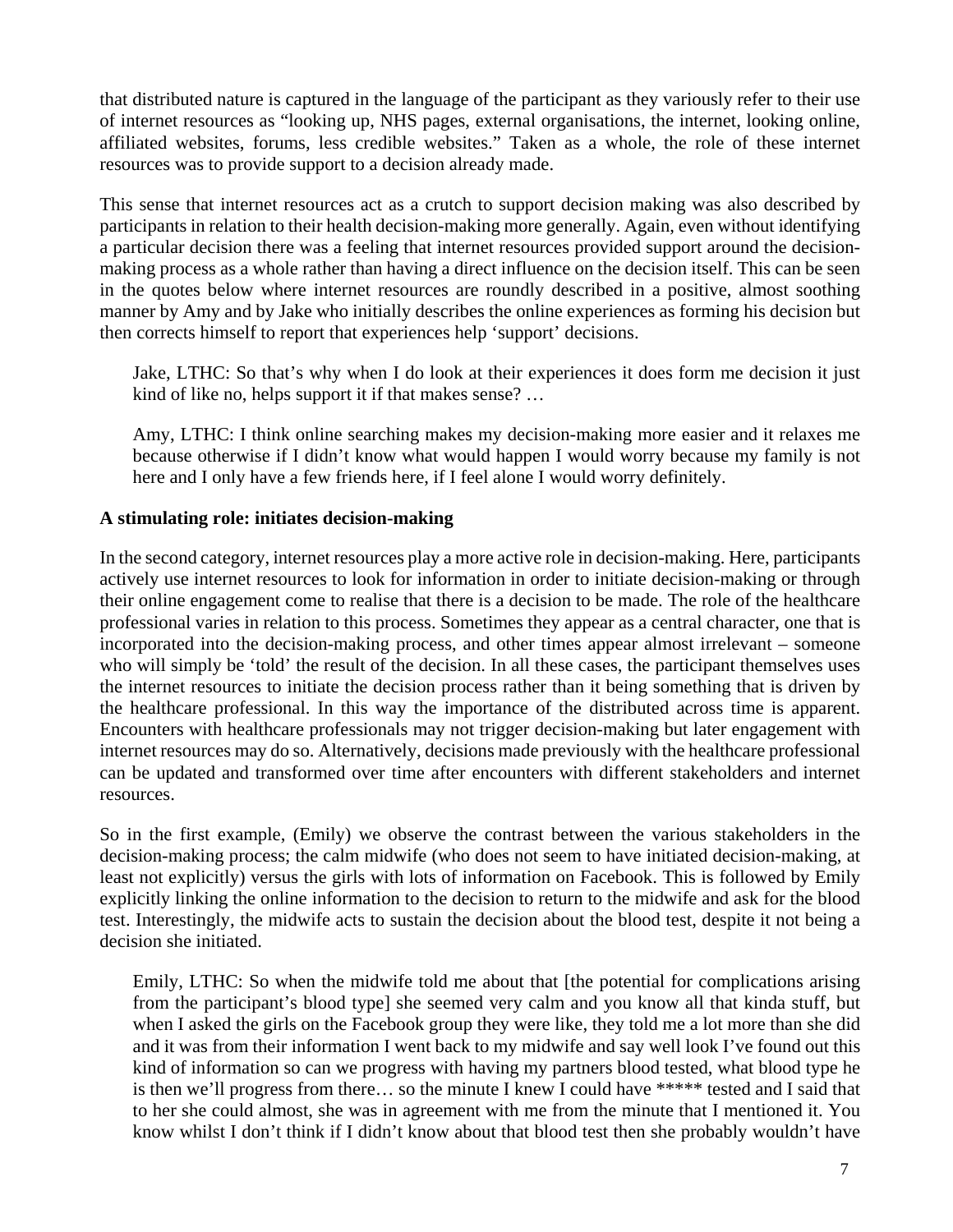suggested it to me I don't think… Yeah, I think when you're armed with more information you almost get more information back.

Again, in the second example (Jayne) we see internet resources playing a direct role in initiating decision-making. In this case, the decision itself was one originally made alongside the healthcare professional but an encounter with *'stuff I found online'* prompts Jayne to update her decision. The information the participant has found becomes the impetus to initiate a conversation with the specialist about reducing medication. The participant describes the power that comes with the realization that other people were experiencing similar problems and how this had compelled the participant to initiate discussions about the change. Once again, the participant describes how she found the healthcare professional in agreement with the decision.

Jayne, LTHC: with the stuff I found online and when I went and discussed with my diabetologist and he agreed to reduce my metaformin slightly and I have felt better since… It was a forum it was… I found all these people talking about metaformin and their symptoms and I thought yeah that's happening to me cause you don't know it's happening to other people you think it's normal so by reading it I thought this isn't alright I'll go back and tell them.

In both Emily's and Jayne's examples, encounters with internet resources provided the stimulus for decision-making. The resources themselves varied in terms of how they were referred to: 'girls on Facebook' versus 'stuff I found online' but both were instrumental in prompting our participants to return to their healthcare professionals and to initiate or update their decisions.

For people with STHCs, the stimulating role of internet resources was very apparent. This often focused on a diagnosis decision or an update to a decision around medication.

Taz describes a relatively straightforward health issue and the prominent role of internet resources in decision-making. The information he reads suggests a straightforward diagnosis that is confirmed by the healthcare professional. The very instrumental nature of the resources is described in such a way as to render the ensuing interaction with the doctor almost automated, scripted and perfunctory.

Taz, STHC: Yes, most of the time I'll probably go in like I'll say, "I've had this and I've looked online and I think it's conjunctivitis." And most of the time they'll be like. "Ah yes I think you're right it's just conjunctivitis." So most of the time it's a case of me knowing what's wrong or me going to the doctors and like, "This is what's wrong" and they're like, "Yes, I'll give you a tablet." So yes, online does help for me to know I go in, I say, "I've got this" and they'll agree with me and then they'll sort me out.

Jessica describes how information online sparked an instant reaction in terms of a decision around medication. The decision to increase the dose occurs away from contact with any healthcare professional although it is sandwiched between two such interactions. Interestingly, the role of the internet resources is given a low key feel by Jessica who cannot recall the specific source of the information at first: 'I'd gone online' and even later is unsure perhaps unconcerned about the specific name of the website 'NHS website or something like that'.

Jessica, STHC: Erm, yeah. I had this infection, and I went to a walk-in centre, and they prescribed me the correct medication, but a very, quite low, dosage. And when I'd gone online then, erm, I'd realised that I probably should have been on a double dosage… So I doubled my dose, and then went to my GP, erm, like, on the, the week after, and that was kind of based on the information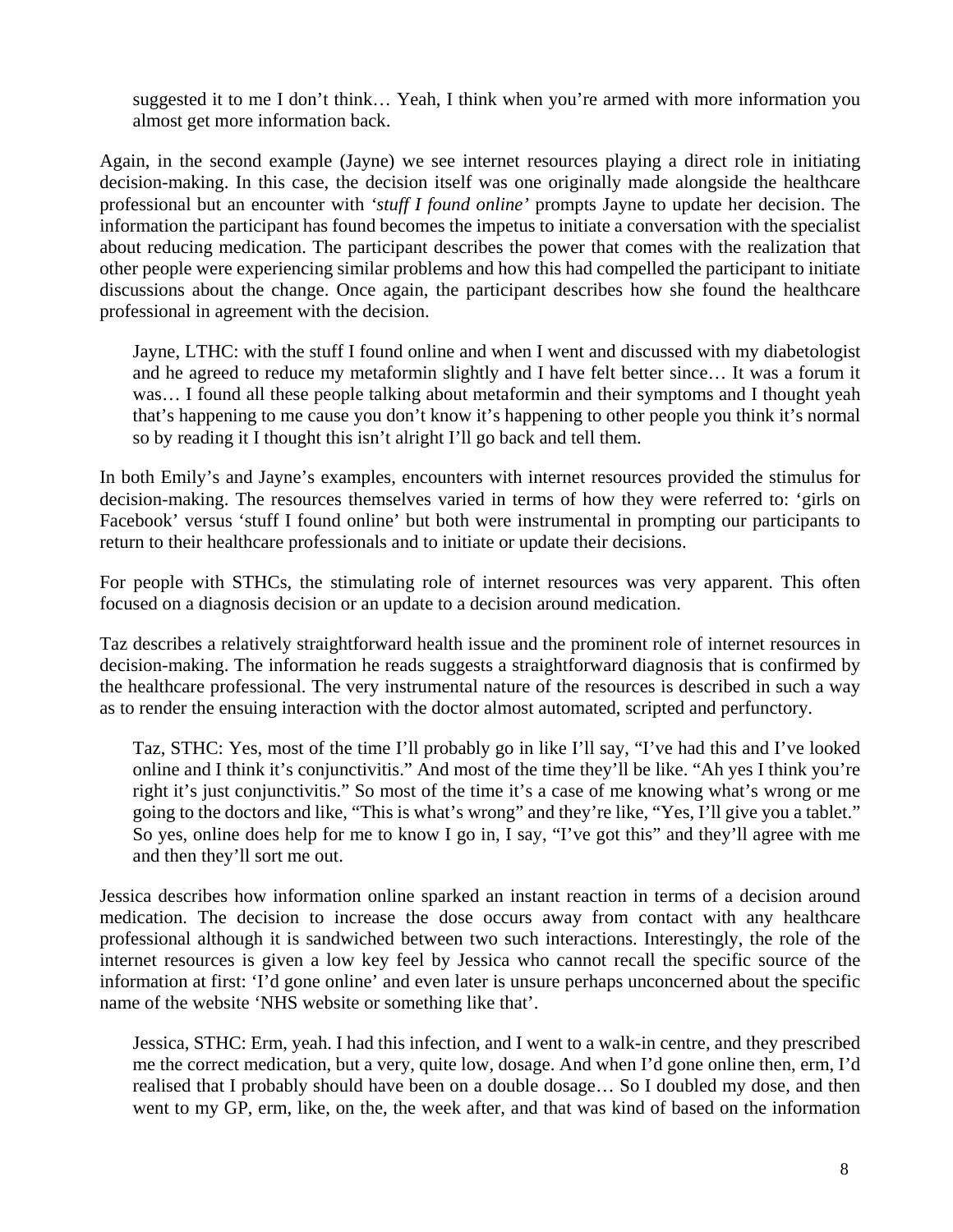that I'd got from, like, I think it was like the NHS website or something like that. Erm, so I did that again after I got my antibiotics for the tonsillitis. Erm, just to check.

In this final example, a decision made in the consulting room between Alex's Dad and his doctor is updated with immediate effect when Alex (and we presume from the use of the pronoun 'we' other members of his family) encounter information 'online'. The family decide on the basis of that information to alter their father's medication regime. In this example, the decision-making occurs completely separate from the healthcare professional, they are neither named nor even identified but merely referred to as 'them'. Reading online information prompted a decision to be made and the healthcare professional is rendered the recipient of the decision outcome rather than being a resource in the process.

Alex, STHC: I mean, my dad got given, erm, his medication… but then we read through all the side effects [online] and we were like, "You should probably not take them." And we decided to not take them and see if he can manage it normally. Because they were like really severe…. I was like, "You are not taking double." Like, because he has prepacked medication things, so I went in each one and put it back to half manually. Then told him, I was like, "You're going to do that now tomorrow. You're going to whenever you get your appointment, you're gonna go and tell them you don't why.

## **An interactional role: mediates the doctor-patient relationship**

In this final category, internet resources play an interactional role, mediating the doctor-patient relationship and in so doing impact upon shared decision-making. In the first example, internet resources play a positive interactional role bolstering the doctor-patient relationship and enhancing communication around decision-making.

Leah describes the way the use of the internet as part of the decision-making process is explicitly acknowledged by her health professional. The doctor uses the fact that she knows her patient will have used the internet (although this is only implied in what is said) 'you've researched that' to discuss her patients options in some depth, detailing the positives and negatives of different medications.

Leah, LTHC: Yeah because you sort of you know an answer so you'll deliberately ask it to see if they'll say the same answer or to elaborate on anything that you've just said as well so yeah I definitely do , cause obviously I got that conversation from my doctor about what medications, and I bet you've researched that already and yes it's good for this and no it might not be good for that, erm, and the same when I went for me ultrasound I was able to talk more to the sonographer or… I think that's what you call them, erm so yeah you feel like because you, you know the answer you still ask it to see if they're gonna say the same thing as what you've, what you've read.

In the remaining two examples, Jake and Mia explain how they feel that internet resources have played a negative interactional role in their relationship with their healthcare professionals. The environment for exchanging knowledge important to shared decision making has been altered by the negative interactional role of the internet.

Jake explains how a previous instance of using the internet hangs over the doctor-patient relationship and has left him in an uncomfortable position. At a previous appointment, the participant had printed off some research on an unorthodox form of pain relief and took it to his doctor to discuss. The doctor made some critical points about the nature of the research the participant had brought along, and this had led to Jake feeling awkward at their subsequent appointments. The quote illustrates how the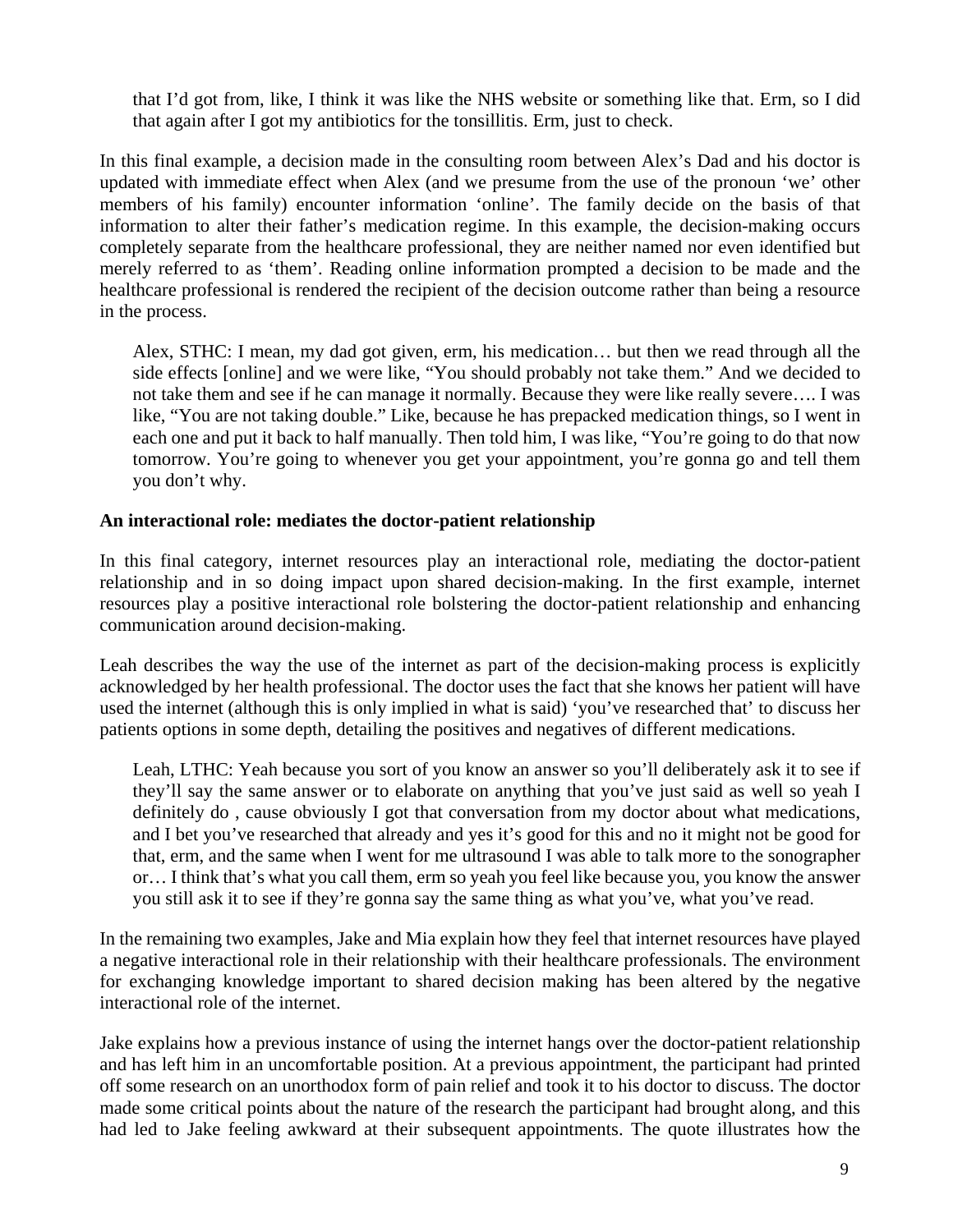worsening relationship has led to a situation in which communication around decision making is almost non-existent and shared decision making is no longer possible.

Jake, LTHC: Yeah so it was just like that he was like well nah it's probably best we just stick with this cause you're already on this I was like right okay well and you just kind of agree with them because some of them just don't involve you much in erm like the decisions and stuff …, I didn't feel as comfortable with him the next time in all honestly… after we had those papers and stuff erm he… it just felt cold like he's considerate but erm like whenever that he mentions surgery as an example he'll say erm like have you given it a thought yet and I'll be like yeah but I'm not doing it bla bla bla and he kind of like sits there for a split second like I dunno why I bother

In the final example, Mia describes an unsatisfactory encounter in which she refers to the doctor's annoyance about her perceived use of the internet prior to the consultation. The participant describes how the doctor is angry that she has appeared to have already made a decision regarding her own treatment. In the recollection of this event, the participant is keen to deny that she had used the internet to pre-empt her treatment choices. It is unclear as to whether the dismissive reference to 'googling' is really a reflection of the doctor's attitude towards the internet but it does appear to suggest that within the consultation space, the internet has had a negative interactional impact on the doctor-patient relationship and the communication around decision-making (or at least that is how the participant assesses the situation).

Mia, STHC: I went to the doctor about something more recently, and I was a bit annoyed because she says "Alright, so you've already made up your mind", and she actually said "How do you, how do you want to treat it?" And I hadn't googled anything to do with treatment, and I was just like "Well, that's not my job, that's your job". I'm just coming in armed with my knowledge that, you know, these are what my symptoms are, because there's no- I don't see any reason in going in with, sort of, preconceived ideas about how it's going to be treated, unless, you know, they say "This is what we do in every case".

## **Discussion**

This study has examined the role of internet resources in decision-making, and has shown how three overarching roles play out across a range of both long term and short health conditions. Taking a distributed decision-making approach to decision-making activities has allowed us a more nuanced and realistic account of each of the roles as we see them in action over time, in different settings and in relation to different stakeholders. This study has allowed us to go beyond individual health conditions and specific websites to be able to draw broader conclusions about the of internet resources. We also highlight the important finding that the role of internet resources is not always positive in relation to decision-making.

For our participants, internet resources play a supportive role, a decision crutch. The resources offer a form of support for checking, reassuring and confirming decisions already made. For others, internet resources play a stimulating role, a way of using knowledge found online to initiate, sustain or transform a decision. Finally, internet resources play an interactional role, mediating the doctor-patient relationship. This can have both a positive and a negative effect on communication around shared decision-making. That internet resources play a supportive role in decision-making is a finding that resonates with the existing literature. Here, the resources provide a way of allowing people to evaluate and confirm the decisions they have already made rather than initiating decision-making [27]. This supportive function may occur explicitly, providing 'reassurance and comfort' or, almost go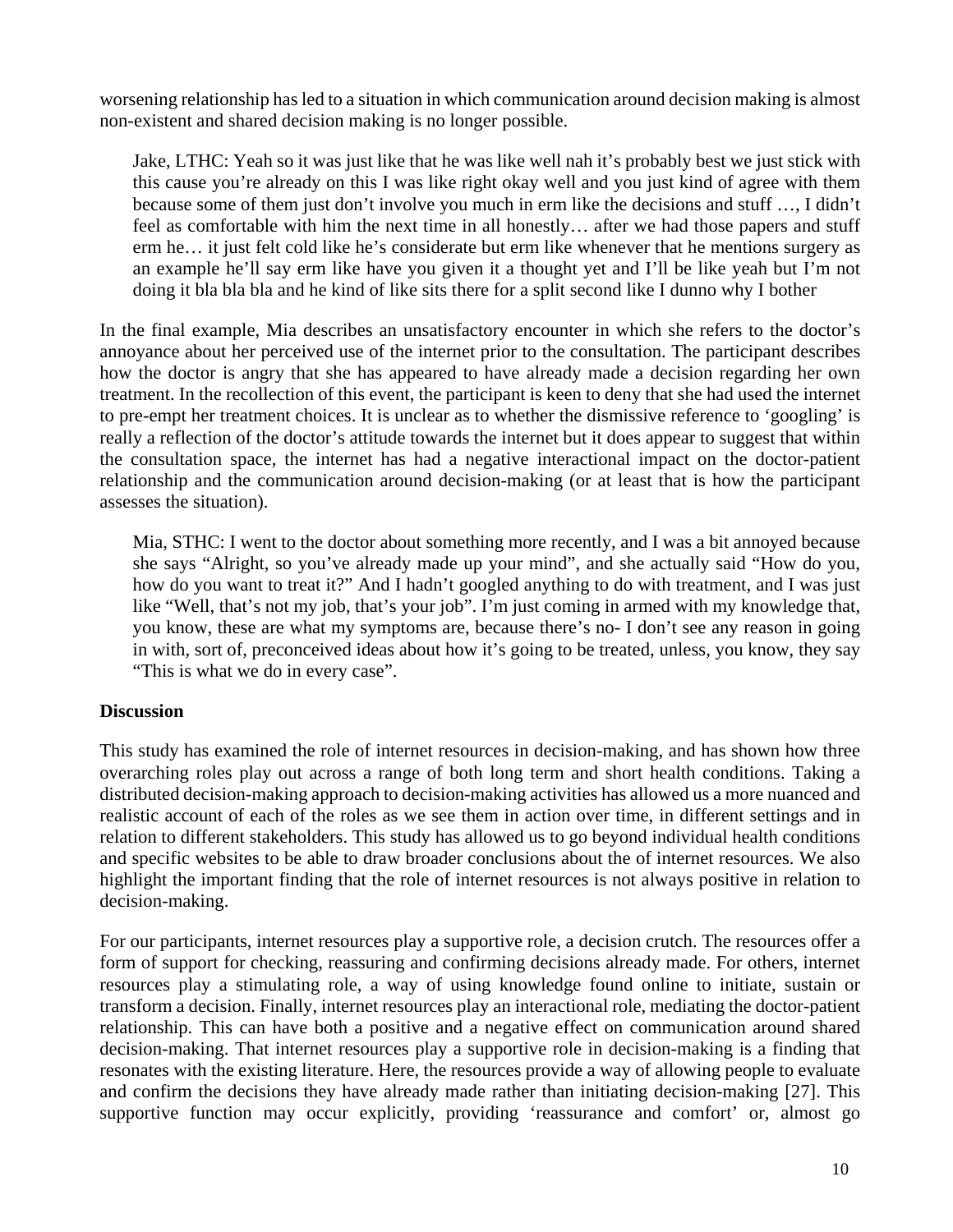unrecognized, an unconscious check to validate decisions made. The way in which internet resources can act to sustain decision-making in this way resonates with previous studies suggesting that specific sites including online support groups (OSGs) can provide resources for people evaluating and coming to terms with the decisions they have already made [1]. Our study extends this finding to internet resources more broadly and indicates that this role is not limited to peer information or specific forums. We see that rather than stimulating decision-making, internet resources act behind the scenes to validate the decision made elsewhere at another time. The decision itself may be as yet unarticulated or perhaps even unacknowledged by the individual but once supported in this way comes into sharper focus, and becomes a reality. What is clear from our findings is that this supportive role takes place within a distributed decision-making context so that a decision-making process that started elsewhere is over time further shaped and supported by encounters with internet resources in other settings and with often with other stakeholders.

Internet resources also provide people with the stimulus to initiate and transform decision-making. This stimulating role allowed people to recognize that decisions needed to be made. These included new decisions as well as transformations and updates to existing decisions. In these cases, information online prompted people to make a decision or to initiate decision-making. The role of the healthcare professional in this respect varied. In order to sustain decisions, we see patients and healthcare professionals marking agreement with each other's decisions [10]. This agreement can be underpinned by internet-based knowledge. As noted in other studies, the healthcare professional is often the validator of information from the internet [28]. Our participants used internet resources to initiate decisions around medication, treatment, diagnosis and testing. Importantly, they used these resources not only to obtain the knowledge necessary to initiate the decision-making process with the healthcare professional but also the 'power' to do so [29]. Participants felt confident and emboldened to seek discussion with their healthcare professional, to follow up on a consultation, or to return and seek a certain course of action.

We saw examples of the different ways in which the stimulating role of internet resources worked its way through the decision-making process in relation to discussions with healthcare professionals. In some cases, it formed the basis for discussion towards the decision and in others; healthcare professionals were simply 'informed' of the decision. There were also examples in which decisions were made, and at least initially, sustained without any input at all from the healthcare professional. Here, information derived online stimulated an immediate decision one that was enacted independently and in which reference to the healthcare professional appeared only to be an afterthought. Again, examining the role of internet resources using a distributed decision-making approach allows us to capture the nuances of the stimulating role, highlighting its function in initiating and updating decisions across time and across settings.

Finally, internet resources perform an interactional role, mediating the doctor-patient relationship and thus impacting upon communication around decision-making. Here, reference to the patient using internet resources had an impact on the interaction between patient and doctor and altered the environment for decision-making. In some cases this was a positive change and facilitated a more indepth discussion about the decision to be made. Often however, the interactional role was negative with a reduction in the quality of the doctor-patient relationship leading to an environment that was no longer conductive to good communication around decision-making. The interactional role was sometimes limited to a single encounter and at other times mediated the ongoing relationship.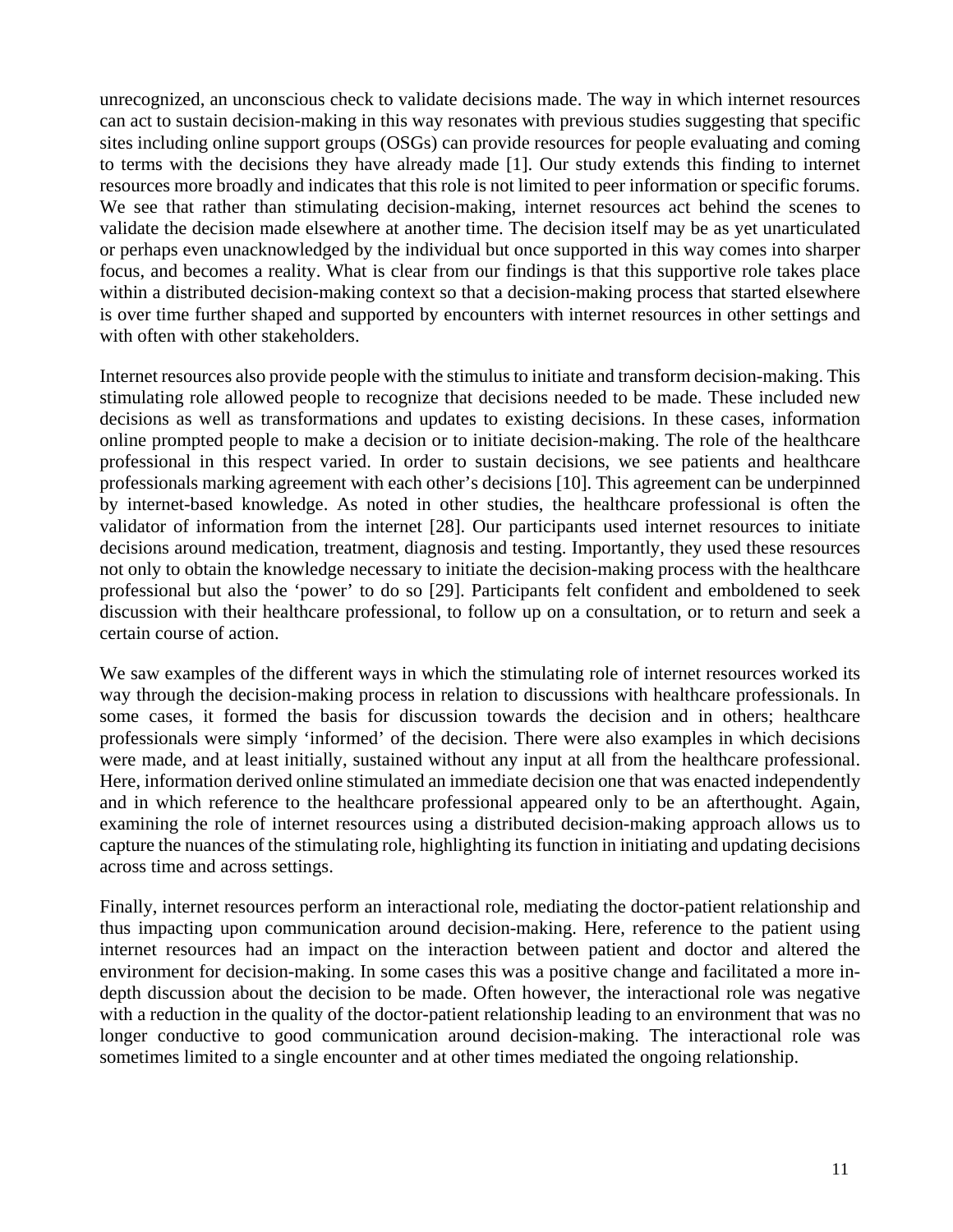#### **Distributed decision-making– focus on internet resources as knowledge sources**

Taking a distributed decision-making approach to the role of internet resources is novel and builds upon Rapley's concept of multiple sources of knowledge. We see that knowledge, and experiential knowledge in particular, shapes decision-making and emerges through decision-making. Rapley [10] describes using these forms of knowledge to 'justify, explain, argue against, make sense of, provide evidence for, comment on, agree with, account for – particular decisions' and indeed we see examples of this in our data with participants drawing upon knowledge and experiential knowledge from internet resources. Focusing on the internet in this way acknowledges the point made by Clayman et al, [30] who argue that shared decision making often ignores the informational environment to which patients have access. For many of our participants, identifying how and when they had made a health decision, in fact naming a decision as such was far from straightforward. The interviews revealed issues or events that emerged slowly or developed over time and, involved discussions with multiple people, and an often non-linear interaction with technology. Participants were often unable to identify specific internet resources and sometimes webpages, forums and blogs were conflated or simply referred to as 'online'. In this sense, we note that although certain websites and platforms provide specific types of support e.g. information, emotional and social support that in relation to decision-making specifically, the function that the resource performs transcends the importance of the site per se, with different sites providing similar decision-making roles. These struggles, with identifying sites and platforms and decision timeframes, lend support to the notion of decision-making that is characterized by evolution and transformation rather than a process confined to a single point in within a consulting room.

Overall, we see support for a more closely coupled conceptualization of the role of internet resources in health decision-making. They are involved in both the initiation of decision-making processes as well as sustaining and transforming decision-making. Internet resources impact upon all aspects of the decision-making timeline, and are important across a range of stakeholder contexts including the doctor-patient relationship.

#### **Peer resources specifically**

In terms of the types of health resources available online, it is worth reflecting on the role of online peer resources specifically in decision-making processes. As interactive peer-resources in particular become embedded across a wider range of health websites we note that experiential knowledge featured more heavily in the decision-making narratives of people with chronic and or longer term health issues. Those with short-term or acute conditions did refer to such sites but more commonly credited information only sites. Personal experiences provided an affective element while informationbased sites provided basic information, and allowed people to confirm or disprove 'facts'. Peer based resources in particular provided a sense of support and reassurance around the decision-making that was particularly important in discussing decisions with healthcare professionals. This supports notions of empowerment particularly in chronic or serious health conditions [31] in which social and emotional support become more important to individuals. For some people with long-term conditions, their use of peer resources for support or general information may inadvertently expose them to potential options regarding their health situation. Instead of actively visiting the resources to seek assistance with decision-making, discussions between trusted members of these online health communities might indicate, for example treatment or medication options, to participants.

For all participants, whether they were making longer term or short-term health decisions, internet resources were able to play a variety of roles in those decisions: supportive, stimulating, and interactional. While both groups used a variety of sites and social media platforms, individuals with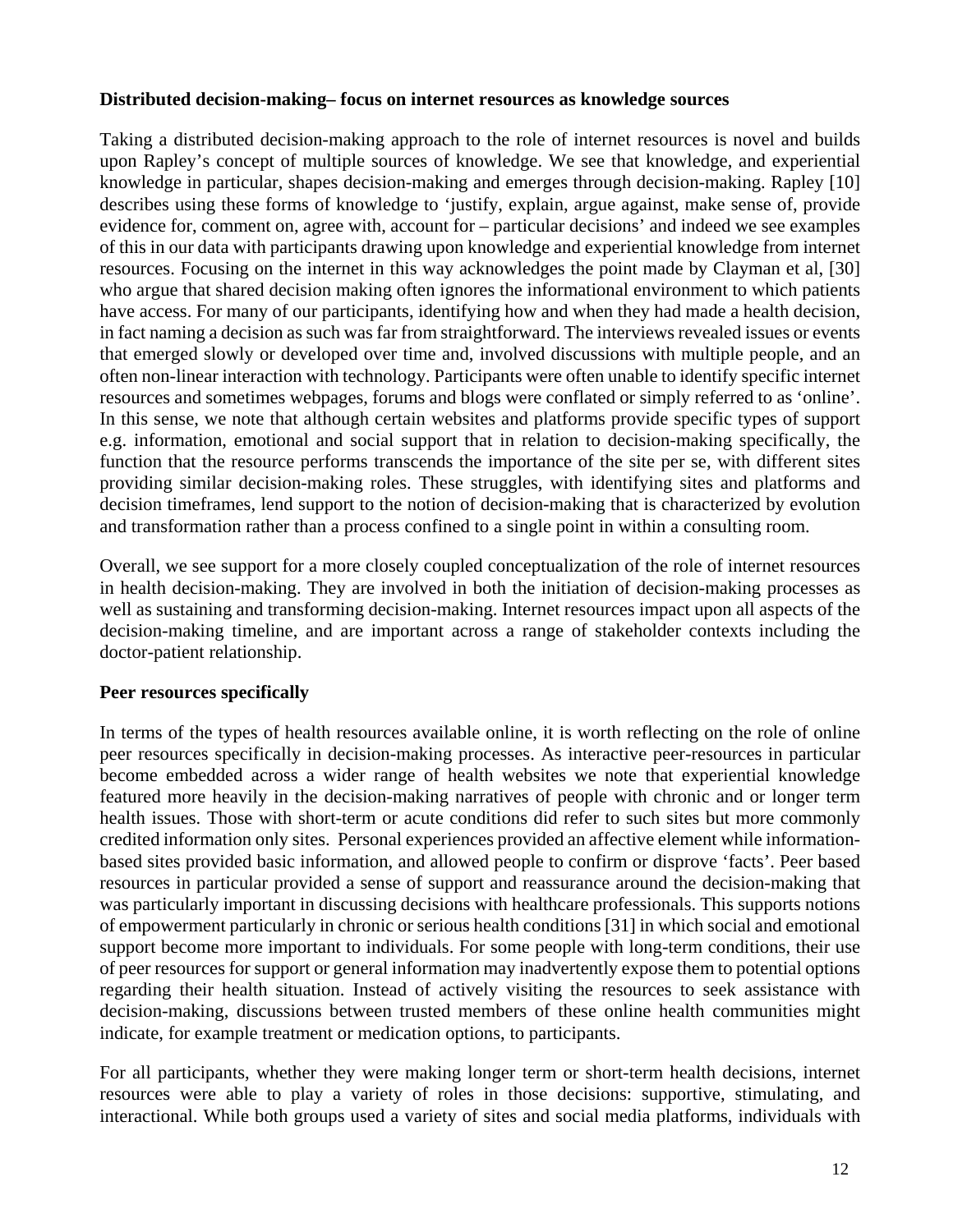more short-term issues reported more use of information sites than peer resources and their integration with healthcare professionals worked in a different way. For these more straightforward decisions, we saw the use of fact based sites feeding directly into single event decisions, and fueling more decisions away from the consulting room. Those with longer–term or ongoing health decisions were more likely to report encountering peer experiences and this was particularly noticeable in the case of pregnancy. Here, participants are typically faced with a standard set of decisions to make across a clear timeline. This means that at any given point there are a substantial number of other women in the same position ready to make the same decision at the same time. Personal stories and experiences around pregnancy are often grouped around these timeline points according to due date and are therefore easily accessed and navigated by participants. Overall however, while the type of sites mentioned or alluded to by our participants varied, the role those resources performed in relation to decision-making was often similar across conditions. As the majority of research on the role of internet resources has focused on longer term, chronic conditions, these new findings add to the small body of literature on short-term conditions and online resources.

## **Integration and shared decision-making**

Finally, it is worth considering again the importance of integration within the decision-making process. A distributed approach to decision-making suggests the need for an acknowledgement on the part of both stakeholders (patient and healthcare professional) of the value of different forms of knowledge and its relevance at different times and at different stages of the decision-making process. In this study, whilst we saw many successful forms of knowledge integration we also saw internet resources as a focal point of contention, with the consultation room as a flashpoint for disagreement. The most commonly reported barriers to integrating health information into discussions with the healthcare professional are fear of the doctor's reaction, embarrassment and concerns over being labelled as difficult, [32-35]. Patients have to have both the knowledge and the power to engage in shared decisionmaking [36]. Reading other people's stories of their own health and wellbeing and empowering individuals to discuss their knowledge, their concerns and priorities through their own and others' stories should enable doctors and patients to come up with more optimal decision plans [37].

## **Strengths and limitations of the study**

Including people with a range of health conditions in the study allowed us to consider how internet resources play a role across a range of decision types not just treatment decisions. This is in line with previous research that has chosen to include a range of different focal health issues [1] to allow a broader consideration of the role of online resources. Studies examining decision-making have often focused on single health conditions and one key decision around treatment or testing [e.g. 38 and 16]. We wanted to capture a broader range of decisions experienced by patients and get a fuller sense of how internet resources played a role in those decision-making activities. Focusing on a single health condition however would have potentially allowed for a longitudinal approach in which participants' decision-making could be followed over time [39]. Going forward, an individual condition approach may also highlight specific health decisions or different patterns of internet use in relation to decisionmaking. Engaging with participants at regular intervals throughout their decision-making activities would allow a closer inspection of distributed decision-making and facilitate the inclusion of additional methods of data collection including observation of patient-doctor communication [40]. It is important to note that our interviews only capture the participant's account of any interaction with a healthcare professional. Our ongoing work is examining the professional's perspective of the decision-making process.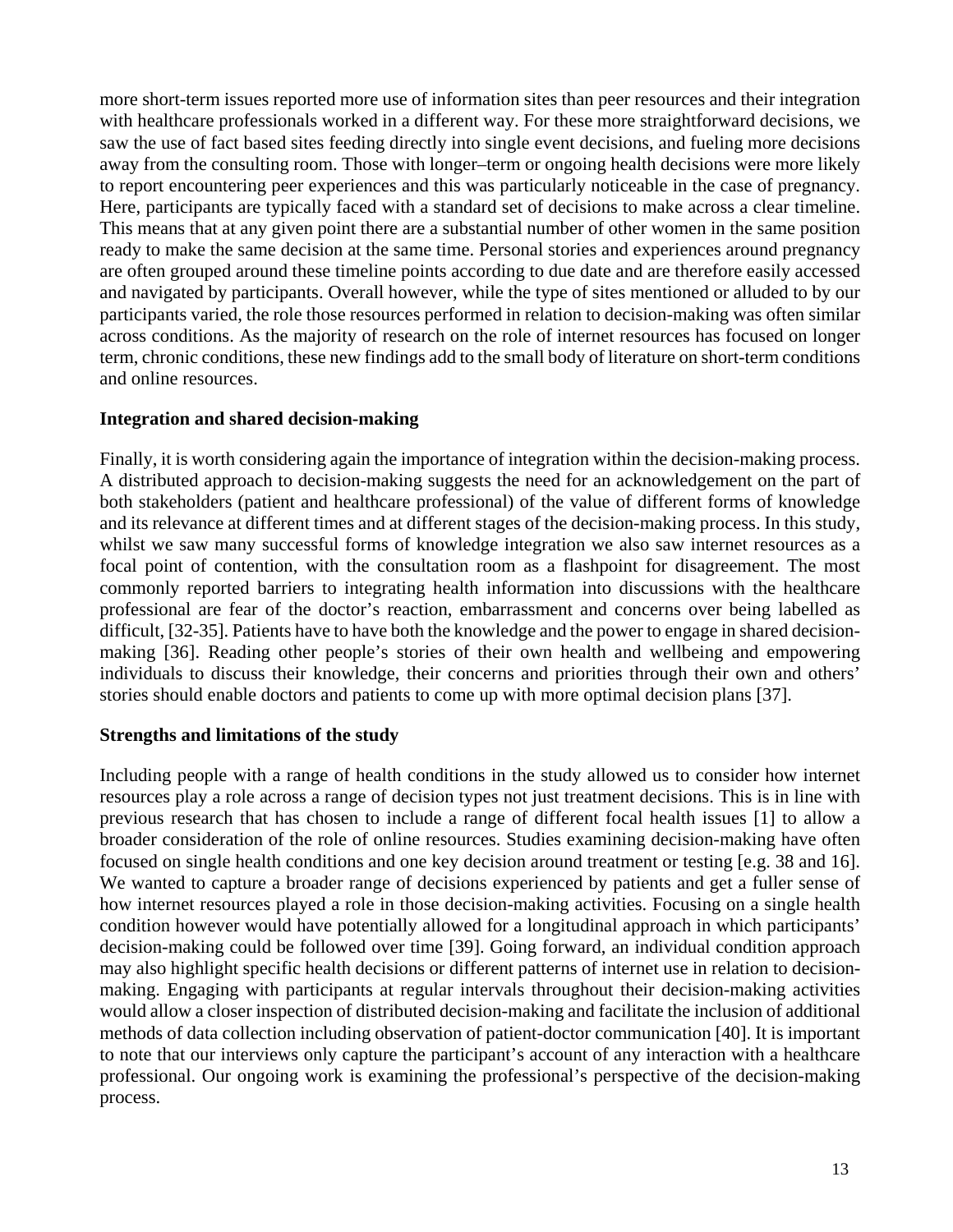The semi-structured interviews allowed participants to discuss their decision-making in context and to situate their use of internet resources in relation to the different events, times and stakeholders. A future approach might consider other ways of asking people about their use of online resources [41]. Joining people at the computer while they engage with health information may allow for more insightful greater discussion around motivations and uses. This approach also has the advantage of allowing the researcher to capture a more accurate idea of the different internet resources people use rather than asking people to rely on recall.

The sample consisted predominantly of female participants and while females are heavy users of the internet in relation to health [42, 43], recent studies have noted similarities in the way in which men and women respond to health issues such as symptom reporting or consulting with their doctor [44, 45]. Our ongoing work looking at the use of online support groups specifically in relation to decisionmaking has also seen men and women using the resource in similar ways to support decision-making activities [46]. While gender differences in the types of support exchanged online have been reported these may be due to the nature of the health condition itself or to methodological differences between the studies [47]. Finally, this study consisted of an entirely UK based sample and while healthcare systems vary across countries, engagement with online health resources is high across a number of countries as shown by Tan and Goonawardene's [35] review. Interestingly, that review also indicated similarities across countries in the way in which online resources impacted upon the doctor patient relationship.

# **Conclusion**

Previous research has indicated that internet resources assist decision-making, but the specific roles they perform across a more distributed decision-making landscape have been understudied. This study has illuminated the ways in which internet resources play a supportive, stimulating and interactional role in decision-making. Internet resources are interwoven into decision-making across time and across encounters with healthcare professionals.

# **Declarations**

Conflicting interests: The authors declare that the research was conducted in the absence of any commercial or financial relationships that could be construed as a potential conflict of interest.

Funding: This research received no specific grant from any funding agency in the public, commercial, or not-for-profit sectors.

Ethical approval: The ethics committee of Northumbria University (Faculty of Health and Life Sciences) approved this study.

Guarantor: ES

Contributorship: LGB: manuscript, research plan development, data gathering, and analysis, editing. ES: manuscript, analysis, editing.

# **References**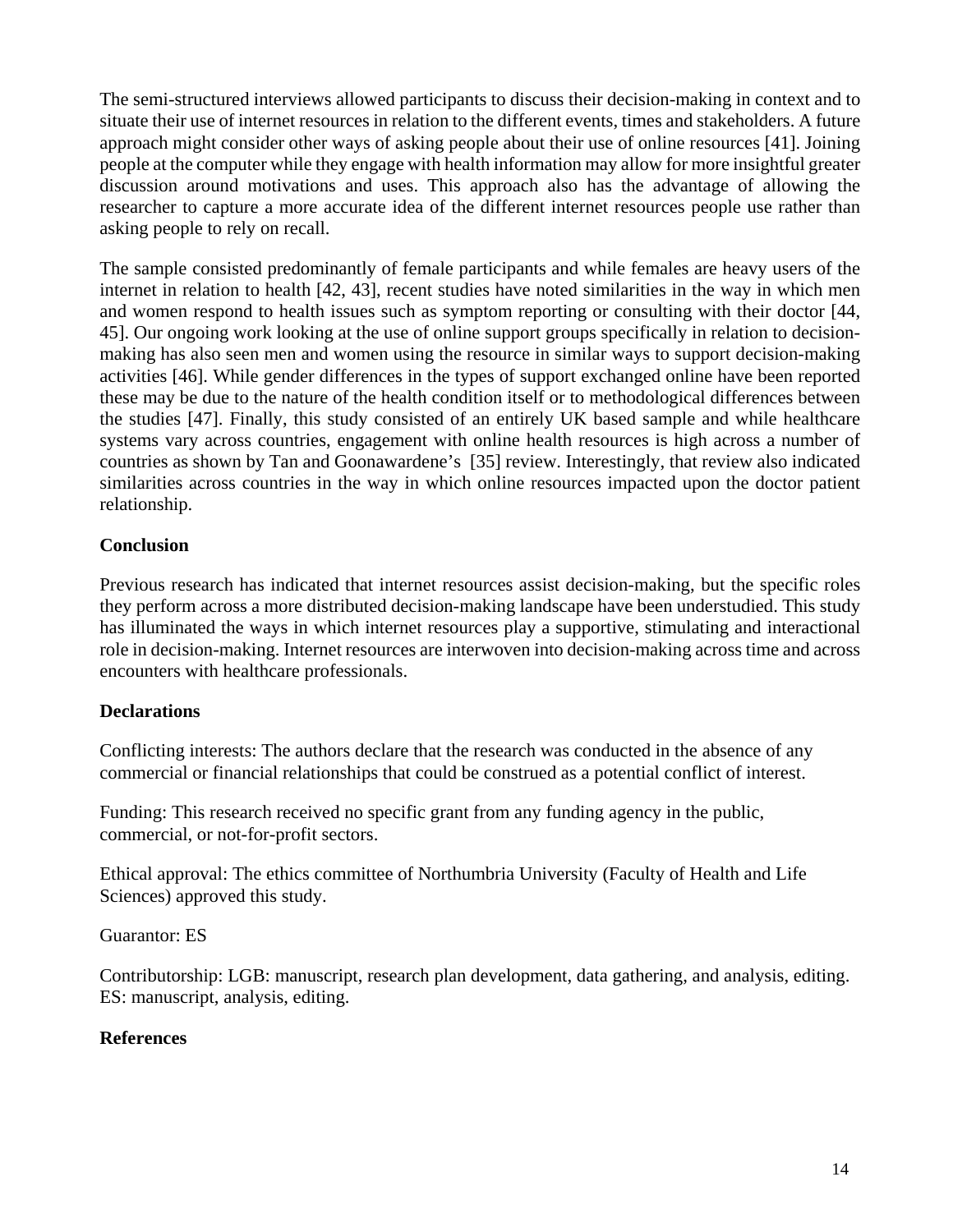[1] Entwistle VA, France EF, Wyke S, Jepson R, Hunt K, Ziebland S, Thompson A. How information about other people's personal experiences can help with healthcare decision-making: a qualitative study. *Patient Educ Couns* 2011, 85: 291-8. <https://doi.org/10.1016/j.pec.2011.05.014>

[2] Yan L, Yan X, Tan Y, Sun SX. Shared Minds: How Patients Use Collaborative Information Sharing via Social Media Platforms. *Production and Operations Management* 2019, <https://doi.org/10.2139/ssrn.2158417>

[3] Witteman HO, Zikmund-Fisher BJ. The defining characteristics of Web 2.0 and their potential influence in the online vaccination debate. *Vaccine* 2012, 30: 3734-40. <https://doi.org/10.1016/j.vaccine.2011.12.039>

[4] Caiata-Zufferey M, Abraham A, Sommerhalder K, et al. Online health information seeking in the context of the medical consultation in Switzerland. *Qual Health Res* 2010, 20:1050- 61[.https://doi.org/10.1177/1049732310368404](https://doi.org/10.1177/1049732310368404)

[5] O'Connor AM, Légaré F, Stacey D. Risk communication in practice: the contribution of decision aids. *BMJ* 2003, 327: 736-40.<https://doi.org/10.1136/bmj.327.7417.736>

[6] Iverson SA, Howard KB, Penney BK. Impact of internet use on health-related behaviors and the patient-physician relationship: a survey-based study and review. *J Am Osteopath Assoc* 2008, 108: 699.

[7] Townsend A, Leese J, Adam P, et al. eHealth, participatory medicine, and ethical care: a focus group study of patients' and health care providers' use of health-related internet information. *JMIR* 2015, 17(6)[.https://doi.org/10.2196/jmir.3792](https://doi.org/10.2196/jmir.3792)

[8] Franklin M, Lewis S, Willis K, Rogers A, Venville A, Smith L. Controlled, constrained, or flexible? How self-management goals are shaped by patient–provider interactions. *Qual Health Res* 2019, 29: 557-67.

6[7https://doi.org/10.1177/1049732318774324](https://doi.org/10.1177/1049732318774324)

[9] Elwyn G, Durand MA, Song J,et al. A three-talk model for shared decision making: multistage consultation process. *BMJ* 2017, 6;359:j4891. <https://doi.org/10.1093/acprof:oso/9780198723448.003.0013>

[10] Rapley T. Distributed decision making: the anatomy of decisions‐in‐action. *Sociol Health Illn* 2008, 30: 429-44.<https://doi.org/10.1111/j.1467-9566.2007.01064.x>

[11] Pew Research Centre. The social life of health information. (2014). Available at: http://www.pewresearch.org/fact-tank/2014/01/15/the-social-life-of-health-information/

[12] Department of Health and UK Trade and Investment. 'The UK: your partner for digital health solutions'. (2015). https://www.gov.uk/government/publications/the-uk-your-partner-for-digitalhealth-solutions

[13] Department of Health. The power of information: Putting all of us in control of the health and care information we need. London. (2012). Available at:

https://www.gov.uk/government/publications/giving-people-control-of-the-health-and-careinformation-they-need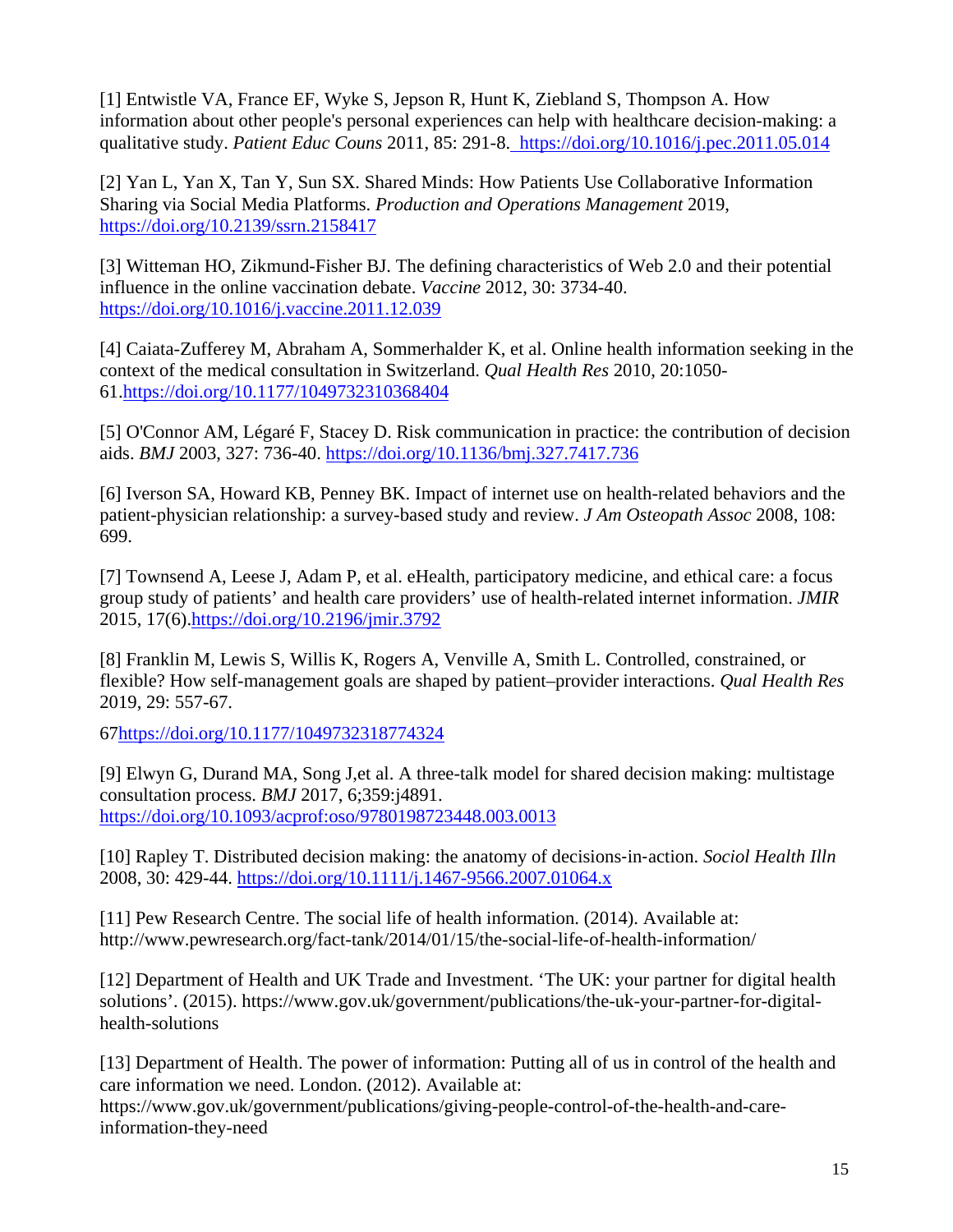[14] Reisner SL, Randazzo RK, White Hughto JM, et al. Sensitive health topics with underserved patient populations: methodological considerations for online focus group discussions. *Qual Health Res* 2018, 28:1658-73.*1*.<https://doi.org/10.1177/1049732317705355>

[15] Best P, Gil-Rodriguez E, Manktelow R, et al. Seeking help from everyone and no-one: conceptualizing the online help-seeking process among adolescent males. *Qual Health Res* 2016, 26: 1067-77.<https://doi.org/10.1177/1049732316648128>

[16] France EF, Wyke S, Ziebland S, et al. How personal experiences feature in women's accounts of use of information for decisions about antenatal diagnostic testing for foetal abnormality*. Soc Sci Med* 2011, 72:755-62.<https://doi.org/10.1016/j.socscimed.2010.11.031>

[17] Ziebland S, Herxheimer A. How patients' experiences contribute to decision making: illustrations from DIPEx (personal experiences of health and illness). *J Nurs Manag* 2008, 16:433-9. <https://doi.org/10.1111/j.1365-2834.2008.00863.x>

[18] Ziebland S, Wyke S. Health and illness in a connected world: how might sharing experiences on the internet affect people's health? *Milbank Q* 2012, 90:219-49. [https://doi.org/10.1111/j.1468-](https://doi.org/10.1111/j.1468-0009.2012.00662.x) [0009.2012.00662.x](https://doi.org/10.1111/j.1468-0009.2012.00662.x)

[19] Lagan BM, Sinclair M, George Kernohan W. Internet use in pregnancy informs women's decision making: a web‐based survey. *Birth* 2010, 37:106-15. [https://doi.org/10.1111/j.1523-](https://doi.org/10.1111/j.1523-536x.2010.00390.x) [536x.2010.00390.x](https://doi.org/10.1111/j.1523-536x.2010.00390.x)

[20] Van Uden-Kraan CF, Drossaert CH, Taal E, et al. Participation in online patient support groups endorses patients' empowerment. *Patient Educ Couns* 2009, 74:61- 9[.https://doi.org/10.1016/j.pec.2008.07.044](https://doi.org/10.1016/j.pec.2008.07.044)

[21] Caro FG, Hoffmann S, Gottlieb A, et al. Social networks, decision aids, and patient decisions regarding knee-replacement surgery. *Gerontology Institute Publications* 2014, Paper 101. [https://scholarworks.umb.edu/gerontologyinstitute\\_pubs/101](https://scholarworks.umb.edu/gerontologyinstitute_pubs/101)

[22] Katz JN, Lyons N, Wolff LS, et al. Medical decision-making among Hispanics and non-Hispanic Whites with chronic back and knee pain: a qualitative study. *BMC musculoskeletal disorders* 2011, 12:78.<https://doi.org/10.1186/1471-2474-12-78>

[23] Shaffer VA, Hulsey L, Zikmund-Fisher BJ. The effects of process-focused versus experiencefocused narratives in a breast cancer treatment decision task. *Patient Educ Couns* 2013, 93:255-64. <https://doi.org/10.1016/j.pec.2013.07.013>

[24] Blythe JM, Sillence E, Briggs P. The role of trust in eHealth websites: The enduring power of impartiality. In Frontiers in Public Health. Conference Abstract: 3rd UCL Centre for Behaviour Change Digital Health Conference 2017: *Harnessing Digital Technology for Behaviour Change* 2017 Feb 22.

[25] Hu Y, Shyam Sundar S. Effects of online health sources on credibility and behavioral intentions. *Com Res* 2010, 37:105-32.<https://doi.org/10.1177/0093650209351512>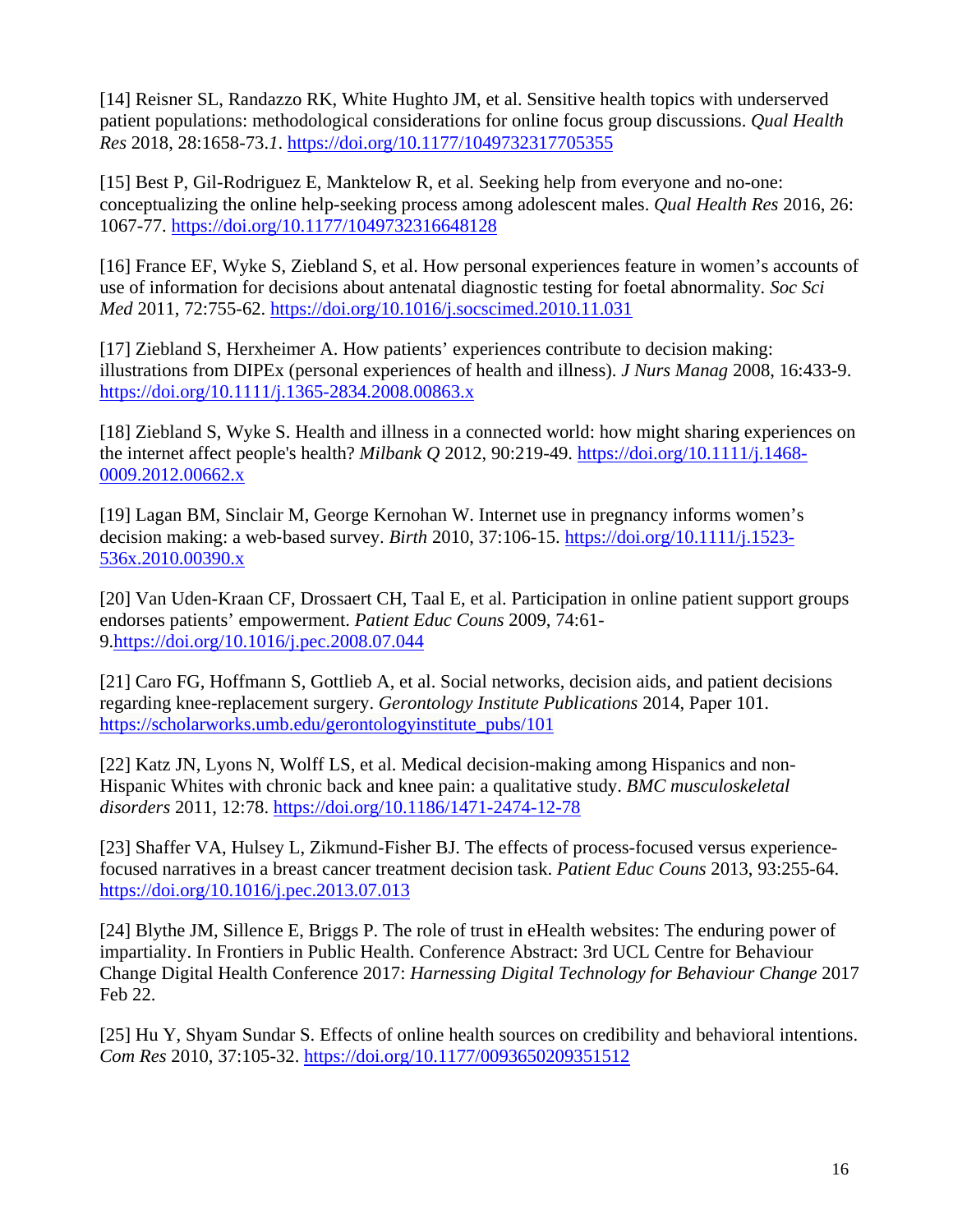[26] Montori VM, Gafni A, Charles C. A shared treatment decision‐making approach between patients with chronic conditions and their clinicians: the case of diabetes. *Health Expect* 2006, 9:25- 36.<https://doi.org/10.1111/j.1369-7625.2006.00359.x>

[27] Entwistle VA, Watt IS. Patient involvement in treatment decision-making: the case for a broader conceptual framework. *Patient Educ Couns* 2006, 63:268-78. https://doi.org/10.1016/j.pec.2006.05.002

[28] Zaidi R, Pfeil M, Macgregor AJ, et al. How do patients with end-stage ankle arthritis decide between two surgical treatments? A qualitative study. *BMJ Open* 2013, 3(7):e002782. <http://dx.doi.org/10.1136/bmjopen-2013-002782>

[29] Bartlett YK, Coulson NS. An investigation into the empowerment effects of using online support groups and how this affects health professional/patient communication. *Patient Educ Couns* 2011, 83:113-9. <https://doi.org/10.1016/j.pec.2010.05.029>

[30] Clayman ML, Gulbrandsen P, Morris MA. A patient in the clinic; a person in the world. Why shared decision making needs to center on the person rather than the medical encounter. *Patient Educ Couns* 2017, 100:600-4.<https://doi.org/10.1016/j.pec.2016.10.016>

[31] Van Uden-Kraan CF, Drossaert CH, Taal E, et al. Empowering processes and outcomes of participation in online support groups for patients with breast cancer, arthritis, or fibromyalgia. *Qual Health Res* 2008, 18:405-17.<https://doi.org/10.1177/1049732307313429>

[32] Blind for review

[33] Frosch DL, May SG, Rendle KA, et al. Authoritarian physicians and patients' fear of being labeled 'difficult'among key obstacles to shared decision making. *Health Affairs* 2012, 31:1030-8. <https://doi.org/10.1377/hlthaff.2011.0576>

[34] Silver MP. Patient perspectives on online health information and communication with doctors: a qualitative study of patients 50 years old and over. *JMIR* 2015, 17(1)[.https://doi.org/10.2196/jmir.3588](https://doi.org/10.2196/jmir.3588)

[35] Tan SS, Goonawardene N. Internet health information seeking and the patient-physician relationship: a systematic review. *JMIR* 2017, 19(1).<https://doi.org/10.2196/jmir.5729>

[36] Joseph-Williams N, Elwyn G, Edwards A. Knowledge is not power for patients: a systematic review and thematic synthesis of patient-reported barriers and facilitators to shared decision making. *Patient Educ Couns* 2014, 94:291-309.<https://doi.org/10.1016/j.pec.2013.10.031>

[37] Sharf BF, Vanderford ML. Illness narratives and the social construction of health. In Thompson, TL, Dorsey, AM, Miller, KI, Parrott, R (eds) Handbook of Health Communication. Mahwah, New Jersey: Lawrence Erlbaum Associates, 2003, pp. 9-34.

[38] Shaw Y, Metes ID, Michaud K, et al. Arthritis Patients' Motivations for Accepting or Resisting Disease‐Modifying Antirheumatic Drug Treatment Regimens. *Arthritis Care Res* 2018, 70:533-41.. <https://doi.org/10.1002/acr.23301>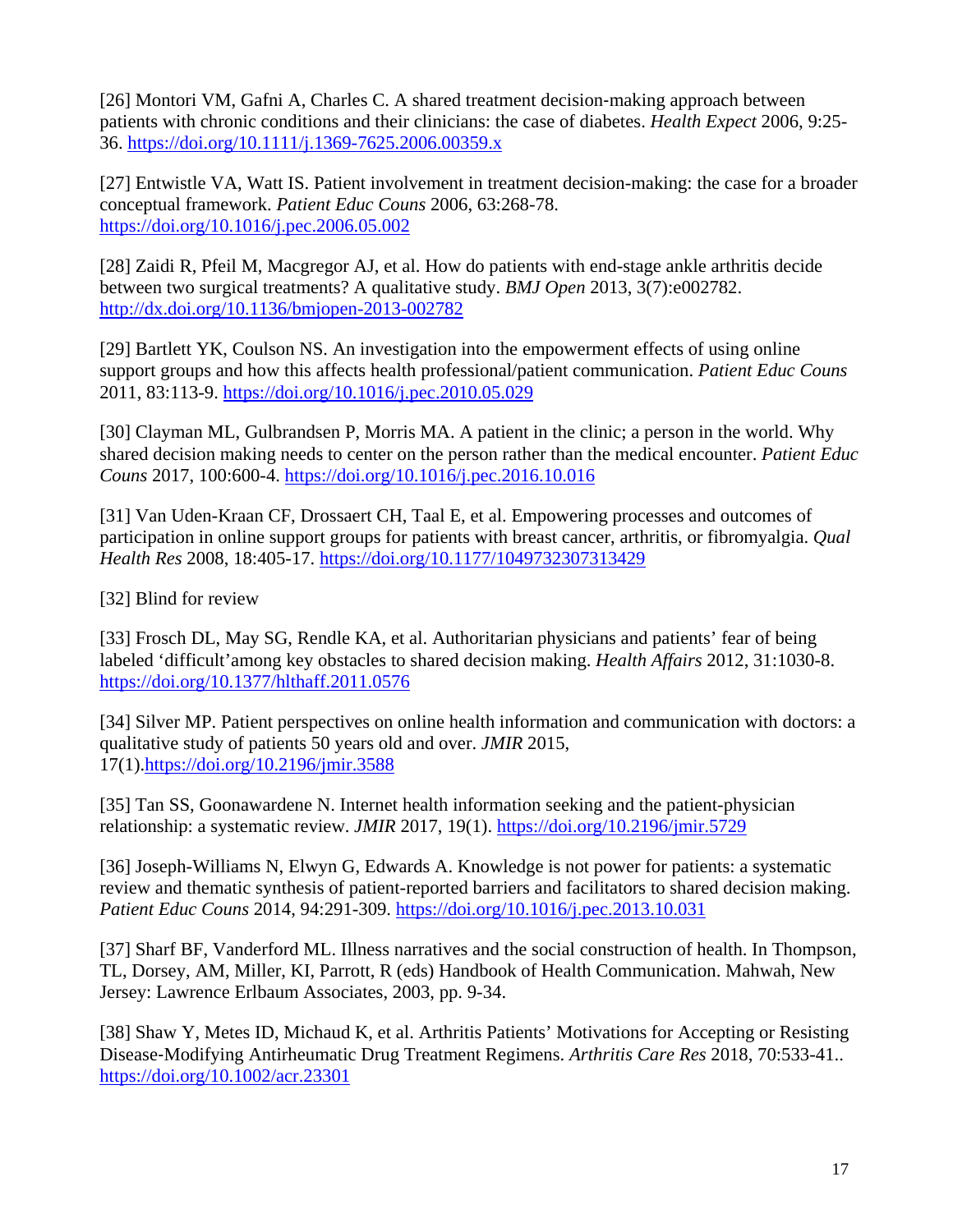[39] Beryl LL, Rendle KA, Halley MC, et al. Mapping the decision-making process for adjuvant endocrine therapy for breast cancer: the role of decisional resolve. *Med Decis Making* 2017, 37:79- 90. [https://doi.org/10.1177/0272989X16640488](https://doi.org/10.1177%2F0272989X16640488)

[40] Dew K, Signal L, Stairmand J, et al. Cancer care decision-making and treatment consent: An observational study of patients' and clinicians' rights. *J of Sociology* 2018, 14: [https://doi.org/10.1177/1440783318773880](https://doi.org/10.1177%2F1440783318773880)

[41] Lee RP, Thompson B, Whybrow P, et al. Talking about looking: Three approaches to interviewing carers of people with rheumatoid arthritis about information seeking. *Qual Health Res* 2016, 26:1229-39. [https://doi.org/10.1177/1049732315599373](https://doi.org/10.1177%2F1049732315599373)

[42] Kontos E, Blake KD, Chou WY, et al. Predictors of eHealth usage: insights on the digital divide from the Health Information National Trends Survey 2012. *JMIR* 2014, 16(7)[.DOI:10.2196/jmir.3117](http://doi.org/10.2196/jmir.3117)

[43] Tennant B, Stellefson M, Dodd V, et al. eHealth literacy and Web 2.0 health information seeking behaviors among baby boomers and older adults. *JMIR* 2015, 17(3).DOI: [10.2196/jmir.3992](https://dx.doi.org/10.2196%2Fjmir.3992)

[44] MacLean A, Hunt K, Smith S, et al. Does gender matter? An analysis of men's and women's accounts of responding to symptoms of lung cancer. *Soc Sci Med* 2017, 1:134- 42[.https://doi.org/10.1016/j.socscimed.2017.09.015](https://doi.org/10.1016/j.socscimed.2017.09.015)

[45] Wang Y, Hunt K, Nazareth I, et al. Do men consult less than women? An analysis of routinely collected UK general practice data. *BMJ Open* 2013, 3(8):e003320.

[46] Blind for review

[47] Mo PK, Malik SH, Coulson NS. Gender differences in computer-mediated communication: a systematic literature review of online health-related support groups. *Patient Educ Couns* 2009, 75:16- 24[.https://doi.org/10.1016/j.pec.2008.08.029](https://doi.org/10.1016/j.pec.2008.08.029)